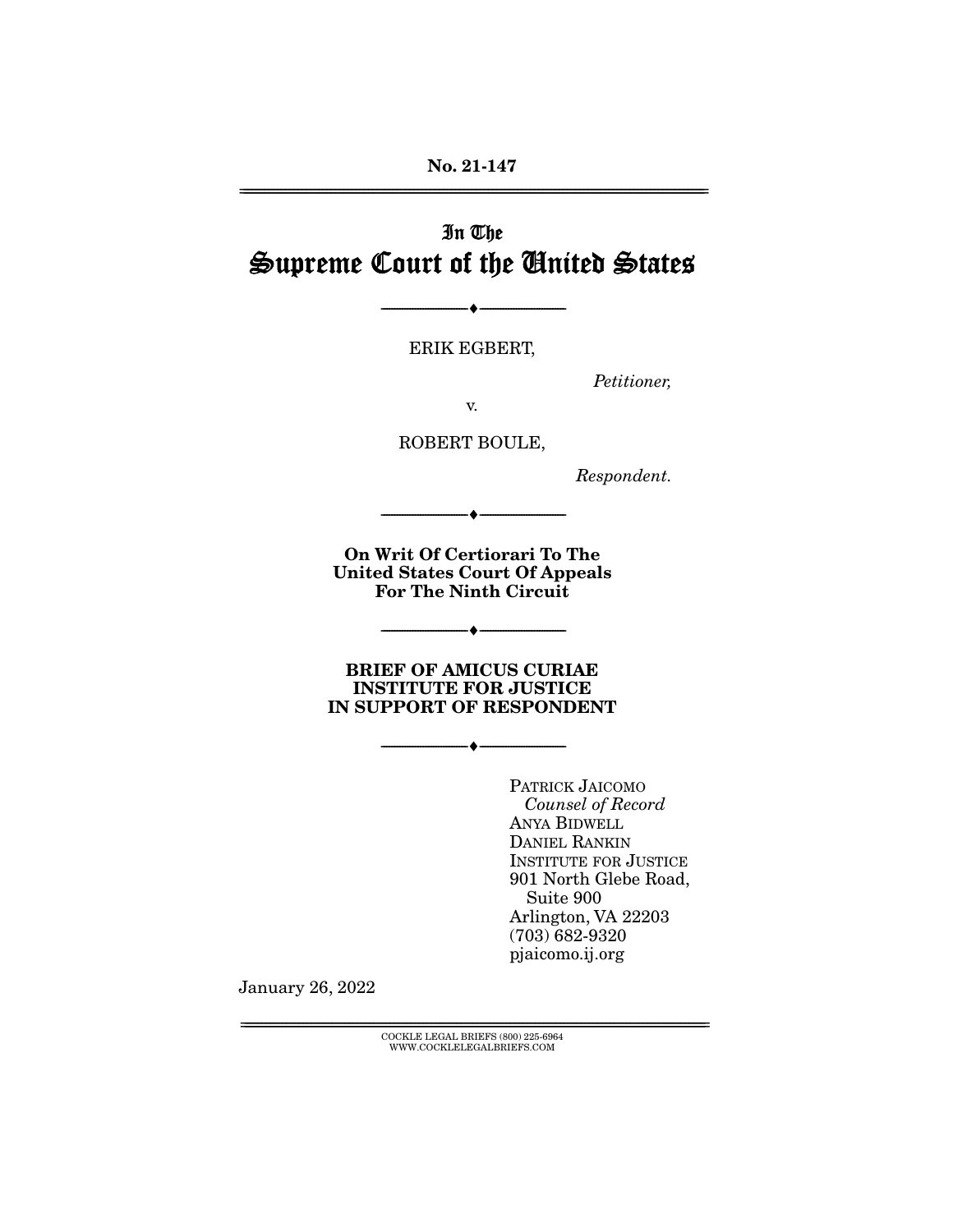# TABLE OF CONTENTS

|                                                                                                                                                 | Page |
|-------------------------------------------------------------------------------------------------------------------------------------------------|------|
|                                                                                                                                                 | ŤŤ   |
|                                                                                                                                                 | 1    |
|                                                                                                                                                 | 1    |
|                                                                                                                                                 | 4    |
| Judicially applied damages remedies against<br>Ι.<br>federal officials have a long historical ped-<br>igree and are consistent with the separa- | 4    |
| A. Bivens is supported by a long common-                                                                                                        | 6    |
| Bivens is consistent with the separa-<br><b>B.</b>                                                                                              | 12   |
| Н.<br>Bivens, the Westfall Act, and the creation<br>of qualified immunity all support the<br>availability of damages remedies against           | 18   |
| Before the Westfall Act, this Court re-<br>А.<br>peatedly recognized the availability of                                                        | 19   |
| Just as the Court was aware of this re-<br><b>B.</b><br>ality, so was Congress, when in 1988 it<br>legislated against the background of a       | 22   |
|                                                                                                                                                 | 26   |
|                                                                                                                                                 |      |

i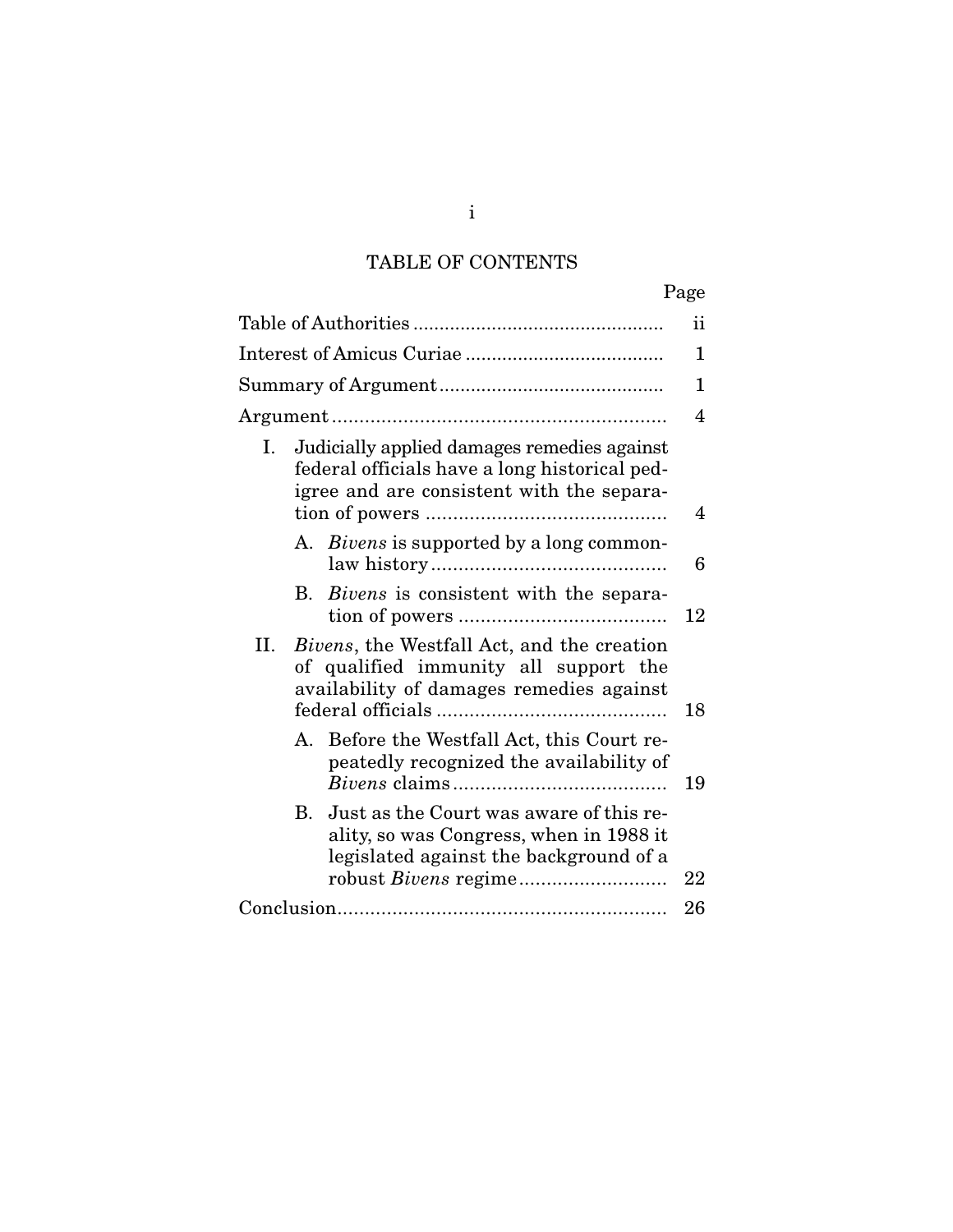# TABLE OF AUTHORITIES

**CASES** 

| Ahmed v. Weyker,                                                   |
|--------------------------------------------------------------------|
| Alexander v. Sandoval,                                             |
| Armstrong v. Exceptional Child Ctr., Inc.,                         |
| Ashby v. White,                                                    |
| Belknap v. Schild,                                                 |
| Bell v. Hood,                                                      |
| Bivens v. Six Unknown Named Agents<br>of Fed. Bureau of Narcotics, |
| <i>Boyd v. United States,</i>                                      |
| Boyle v. United Techs. Corp.,                                      |
| Buck v. Colbath,                                                   |
| Bush v. Lucas,                                                     |
| Butz v. Economou,                                                  |

ii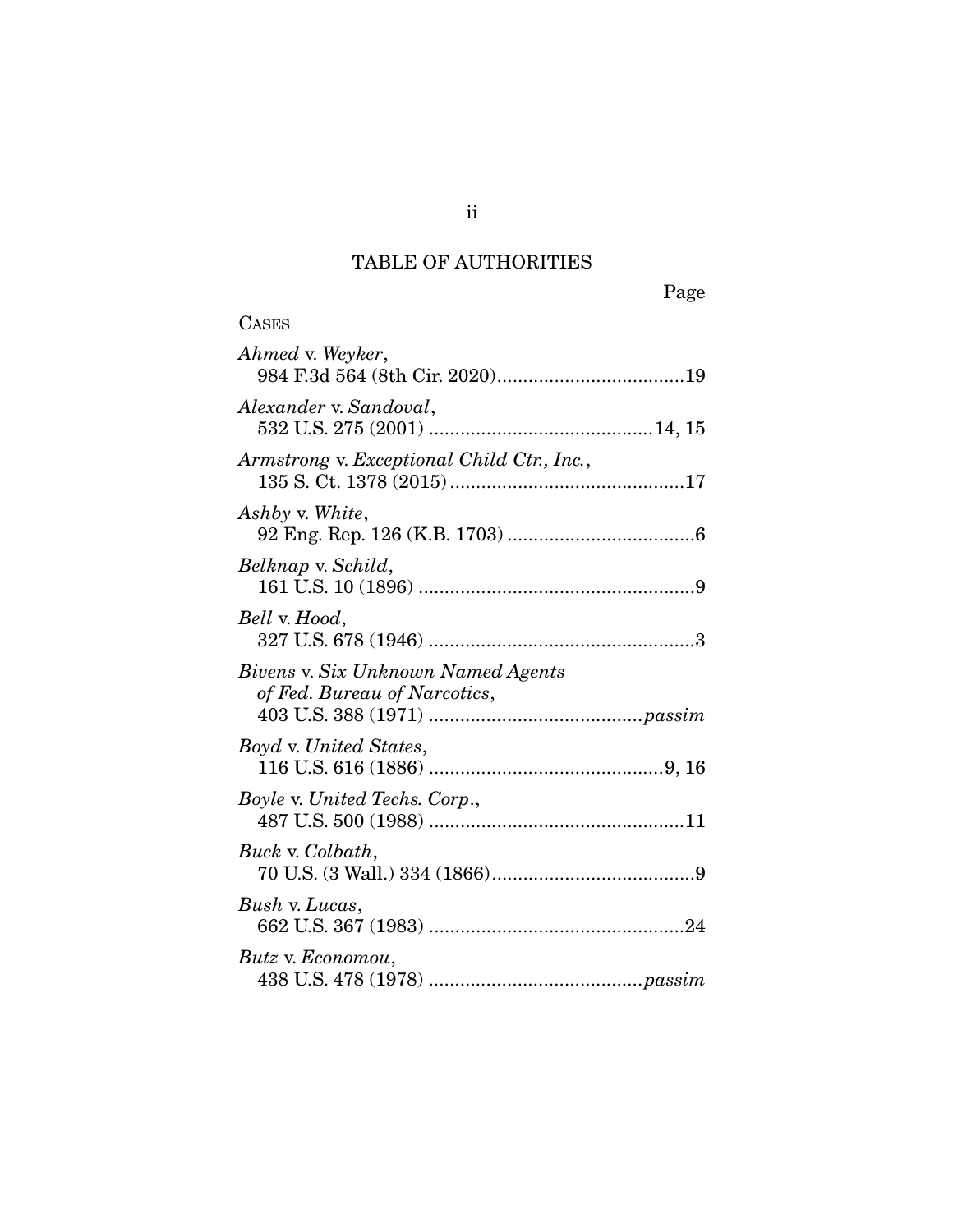| Page                              |
|-----------------------------------|
| Byrd v. Lamb,                     |
| Cannon v. University of Chi.,     |
| Carlson v. Green,                 |
| Chappell v. Wallace,              |
| City of Los Angeles v. Lyons,     |
| Cooper v. Aaron,                  |
| Davis v. Passman,                 |
| Dellums v. Powell,                |
| Dixon v. United States,           |
| Elliot v. Swartwout,              |
| Entick v. Carrington,             |
| <i>Erie R.R. Co. v. Tompkins,</i> |
| Evenwel v. Abbott,                |

iii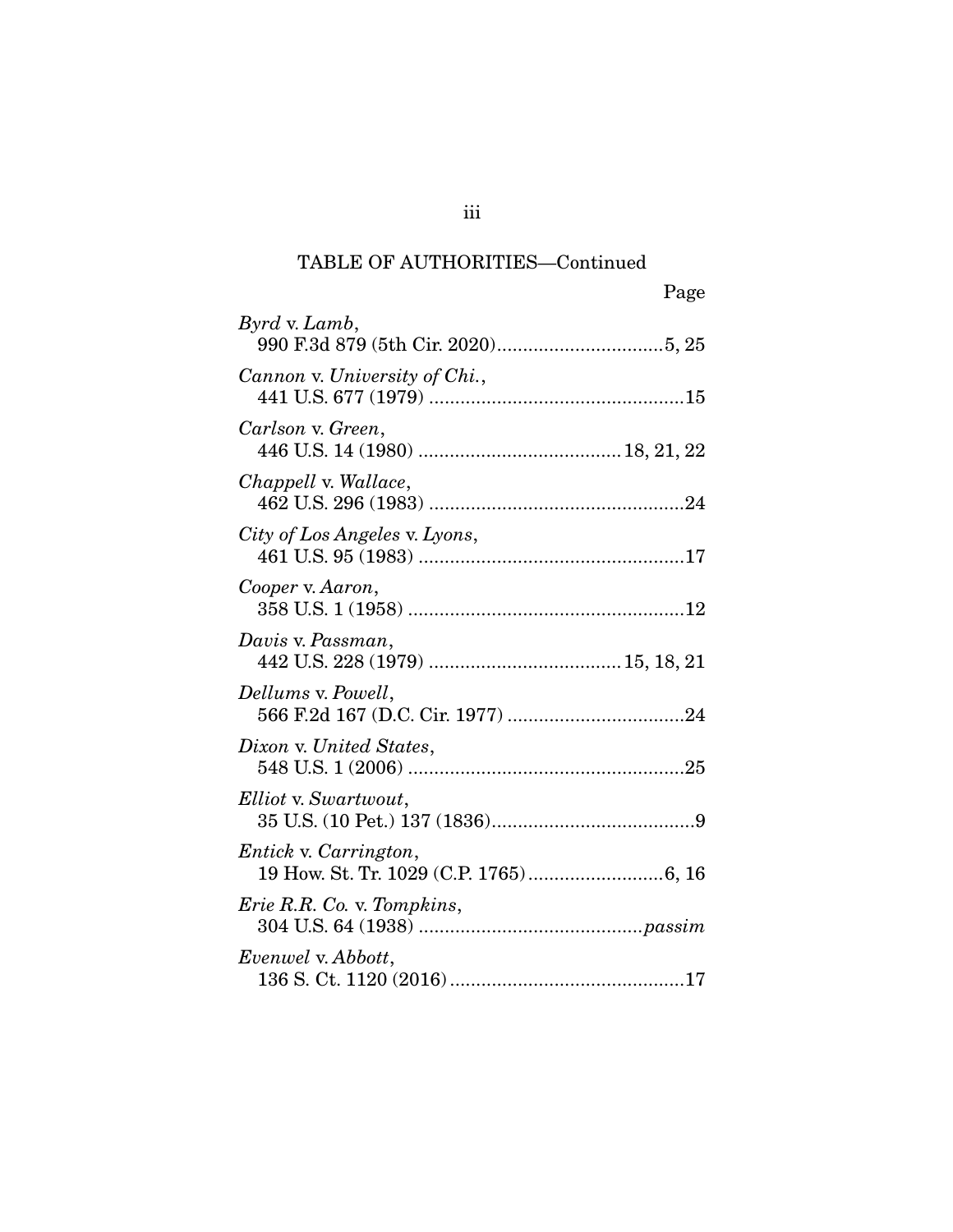| Page                                                                 |  |
|----------------------------------------------------------------------|--|
| Flood v. Kuhn,                                                       |  |
| Friends of the Earth, Inc. v. Laidlaw<br>$Env't$ Servs. (TOC), Inc., |  |
| Guaranty Tr. Co. v. York,                                            |  |
| Harlow v. Fitzgerald,                                                |  |
| Hernandez v. Mesa,                                                   |  |
| Hinderlander v. La Plata River<br>& Cherry Creek Ditch Co.,          |  |
| Hui v. Castaneda,                                                    |  |
| Kimble v. Marvel Entm't, LLC,                                        |  |
| Little v. Berreme,                                                   |  |
| Livingston v. Jefferson,                                             |  |
| Marbury v. Madison,                                                  |  |
| Milhouse v. Carlson,                                                 |  |

iv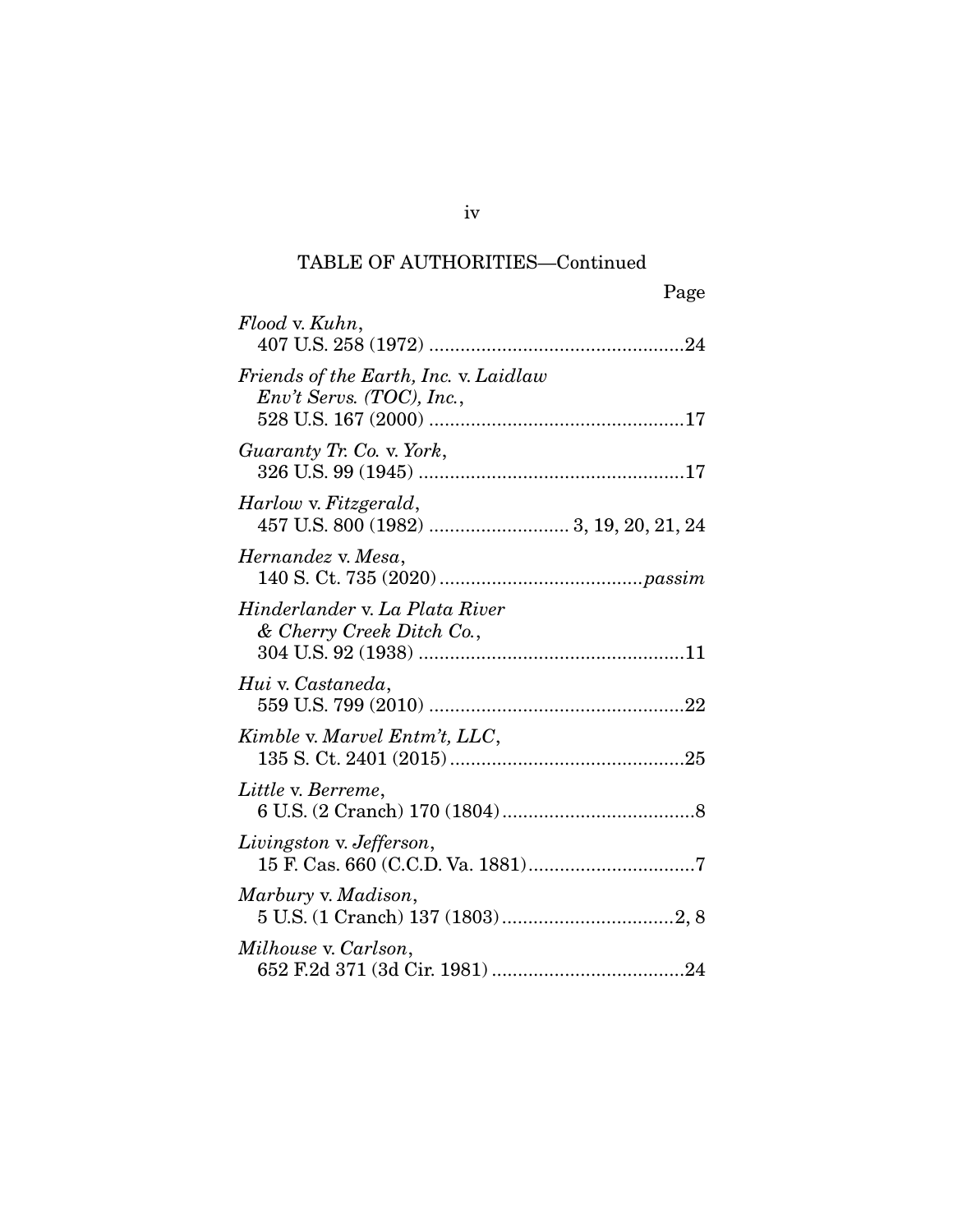| Page                         |
|------------------------------|
| Mitchell v. Harmony,         |
| New Jersey v. New York,      |
| Oliva v. Nivar,              |
| Paton v. La Prade,           |
| Philadelphia Co. v. Stimson, |
| Pierson v. Ray,              |
| Schweiker v. Chilicky,       |
| Tanzin v. Tanvir,            |
| The Apollon,                 |
| United States v. Morrison,   |
| United States v. Smith,      |
| United States v. Stanley,    |
| Westfall v. Erwin,           |

v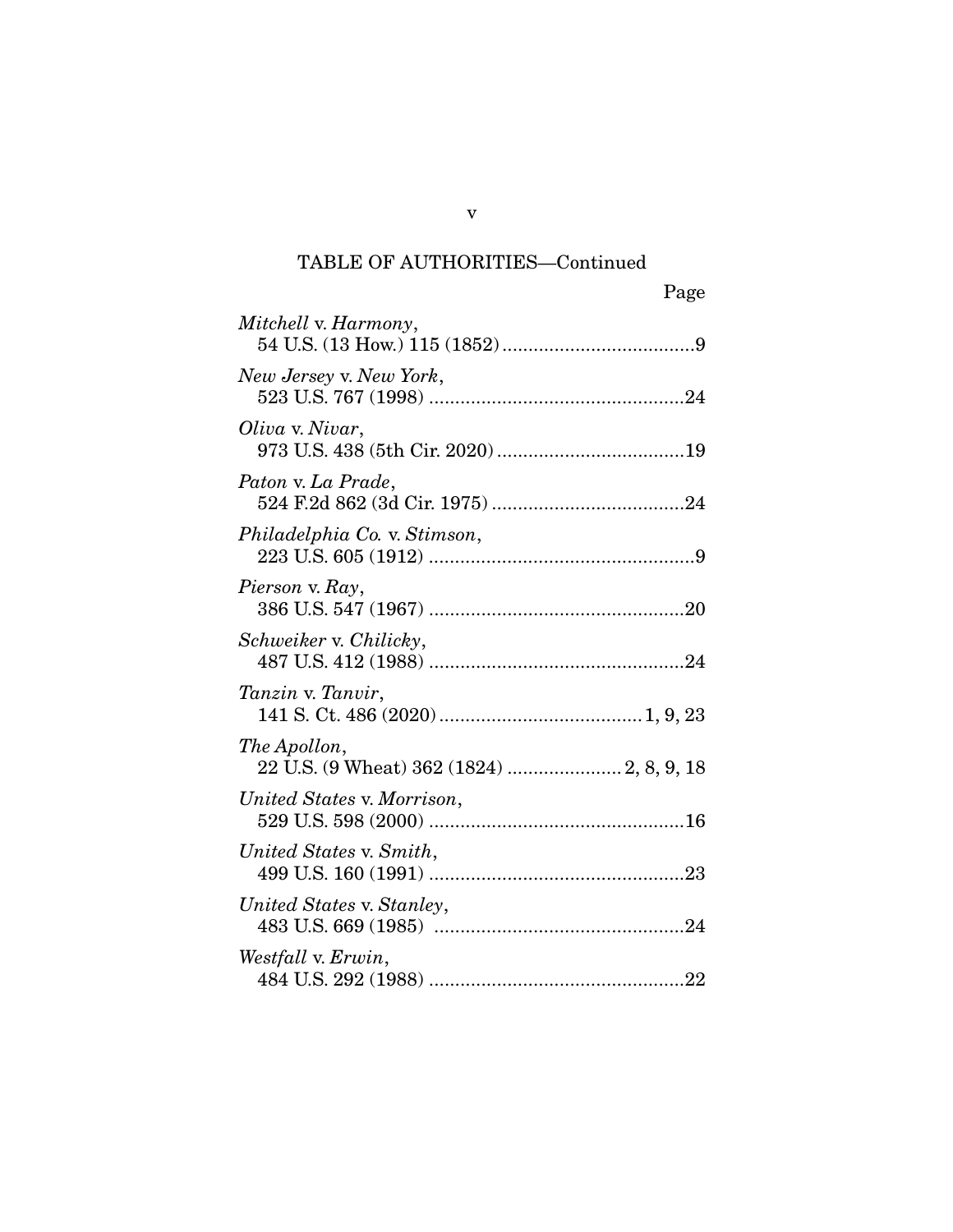|                                            | Page |
|--------------------------------------------|------|
| Winter v. Natural Res. Def. Council, Inc., |      |
| Wise v. Withers,                           |      |
| Yiamouyiannis v. Chemical Abstracts Serv., |      |
| Ziglar v. Abbasi,                          |      |

### **STATUTES**

## OTHER AUTHORITIES

| 1 William Blackstone, Commentaries on the                                                                |
|----------------------------------------------------------------------------------------------------------|
| 3 Joseph Story, Commentaries on the Constitu-                                                            |
| 3 William Blackstone, Commentaries on the                                                                |
| Akhil Reed Amar, Of Sovereignty and Federal-                                                             |
| Carlos M. Vasquez, Bivens and the Ancien Regime,<br>96 Notre Dame L. Rev. 1923 (2021) 10, 11, 12, 13, 16 |

vi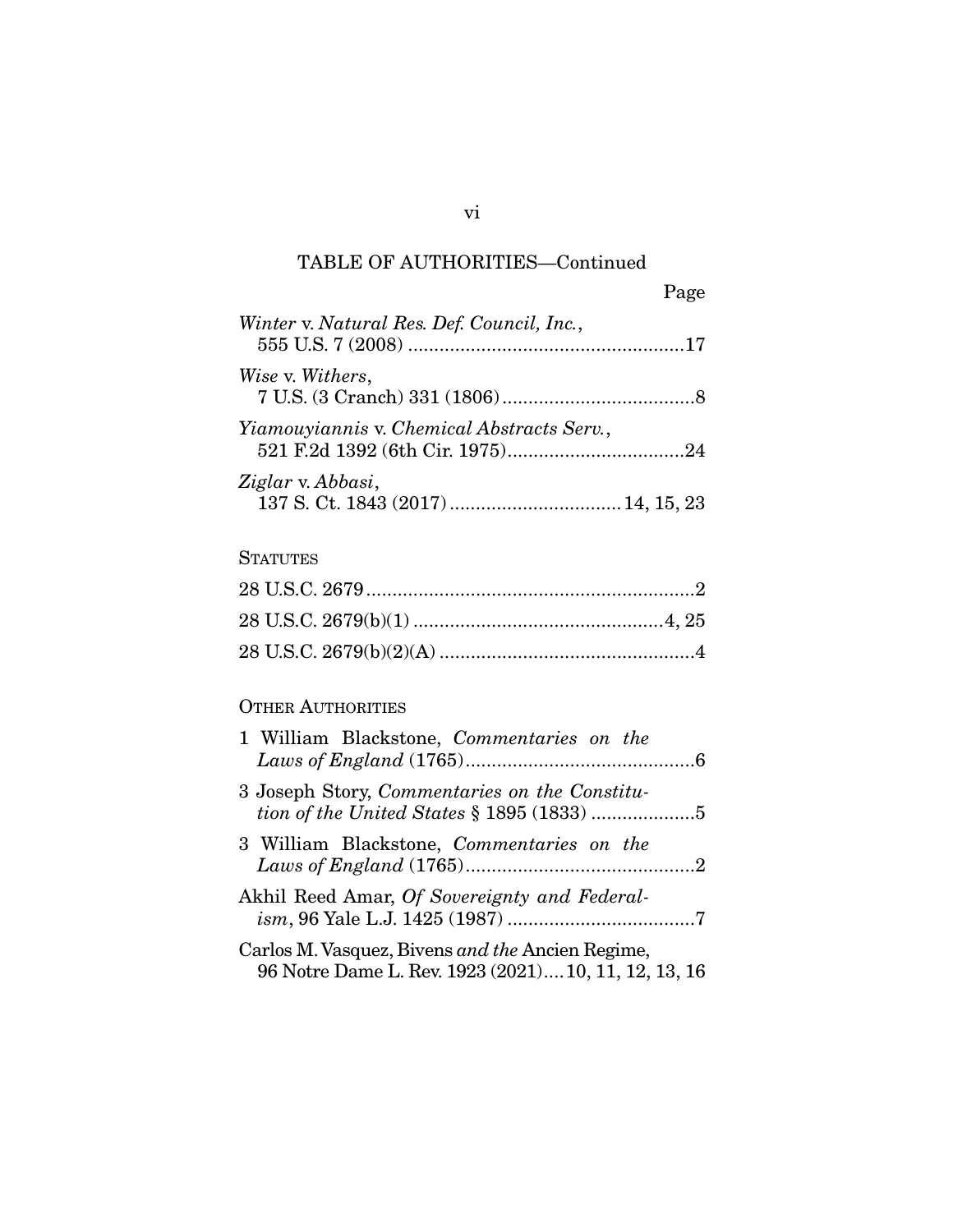|                                                                                                                                                                                                                                             | Page            |
|---------------------------------------------------------------------------------------------------------------------------------------------------------------------------------------------------------------------------------------------|-----------------|
| Considering the Role of Judges Under the Con-<br>stitution of the United States: Hearing Before<br><i>the Committee on the Judiciary</i> , 112th Con-                                                                                       |                 |
| David E. Engdahl, Immunity and Accountability<br>for Positive Governmental Wrongs, 44 U. Colo.<br>L. Rev. 1 (1972)                                                                                                                          | 8               |
| James E. Pfander & David Baltmanis, Rethink-<br>ing Bivens: Legitimacy and Constitutional                                                                                                                                                   |                 |
| James E. Pfander & Jonathan L. Hunt, <i>Public</i><br>Wrongs and Private Bills: Indemnification<br>and Government Accountability in the Early<br>Republic, 85 N.Y.U. L. Rev. 1862 (2010)7                                                   |                 |
| John F. Preis, <i>How the Federal Cause of Action</i><br>Relates to Rights, Remedies, and Jurisdiction,                                                                                                                                     |                 |
| Louis L. Jaffe, Suits Against Governments and<br>Officers: Sovereign Immunity, 77 Harv. L. Rev.<br>$1(1963)$                                                                                                                                | $.6\phantom{0}$ |
| Patrick Jaicomo & Anya Bidwell, Recalibrating<br>Qualified Immunity: How Tanzin v. Tanvir,<br>Taylor v. Riojas, and McCoy v. Alumu Signal<br>the Supreme Court's Discomfort with the Doc-<br>trine of Qualified Immunity, 112 J. Crim. L. & |                 |
| S. Rep. 93-588, 93rd Cong., 2 Sess. (1973) 22                                                                                                                                                                                               |                 |
| Stephen Sachs, Constitutional Backdrops, 80                                                                                                                                                                                                 |                 |

vii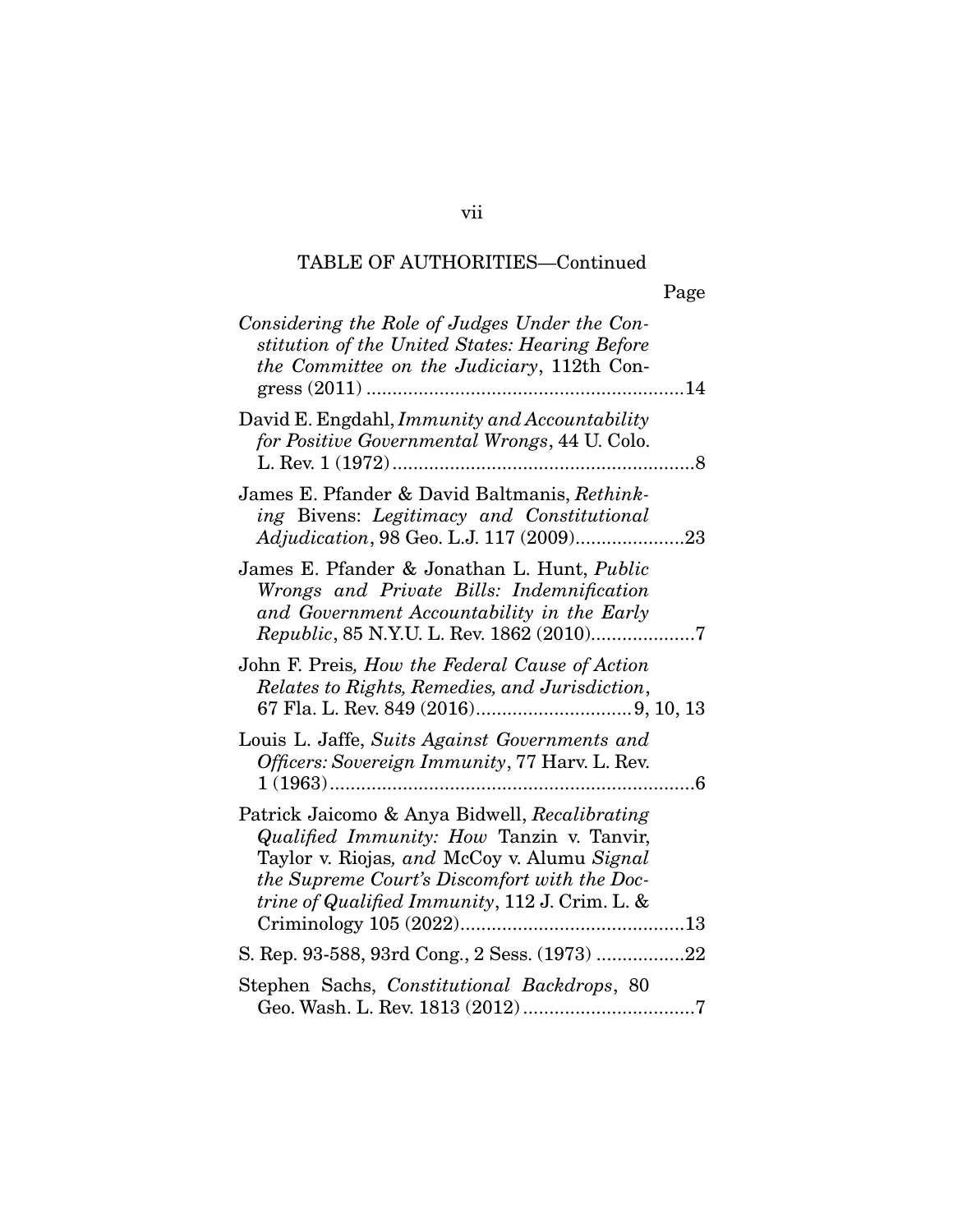| Stephen I. Vladeck, The Inconsistent Original- |
|------------------------------------------------|
| ism of Judge-Made Remedies, 96 Notre Dame      |
|                                                |
| Walter E. Dellinger, Of Rights and Remedies:   |
| The Constitution as a Sword, 85 Harv. L. Rev.  |
|                                                |

viii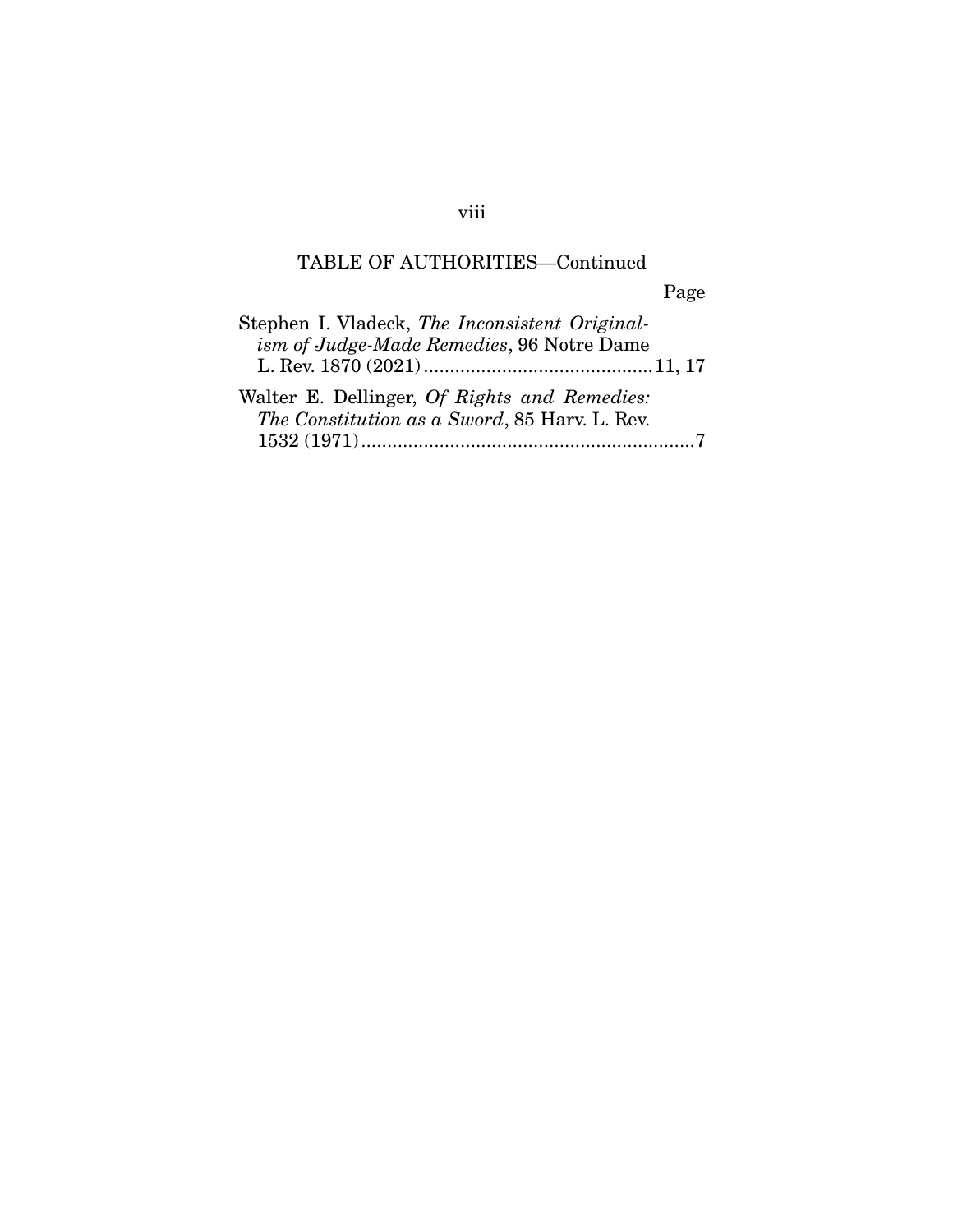#### **INTEREST OF AMICUS CURIAE**<sup>1</sup>

The Institute for Justice is a nonprofit publicinterest law center committed to defending the essential foundations of a free society by securing greater protection for individual liberty. Central to that mission is promoting accountability for government officials who violate constitutional rights. See, e.g., Byrd v. Lamb, petition for certiorari pending, No. 21-184 (filed Aug. 6, 2021); Mohamud v. Weyker, petition for certiorari pending, No. 21-187 (filed Aug. 6, 2021).

#### **SUMMARY OF ARGUMENT**

--------------------------------- ♦ ---------------------------------

Just last Term, this Court recognized that "[i]n the context of suits against Government officials, damages have long been awarded as appropriate relief." Tanzin v. Tanvir, 141 S. Ct. 486, 491 (2020). This recognition rested on a rich history, spanning from the Founding to the 20th century, of suits against federal officials for violating individual rights. Common-law suits in the early republic, like those of 18th-century England, served as the mechanism for Americans to vindicate their rights, and federal courts remained an open venue in which to bring them. Ibid. ("In the early Republic, 'an array of writs \* \* \* allowed individuals to

<sup>&</sup>lt;sup>1</sup> No counsel for a party authored this brief in whole or in part, and no counsel or party made a monetary contribution intended to fund the preparation or submission of this brief. No person other than amicus curiae, its members, or its counsel made a monetary contribution to its preparation or submission. The parties have consented to this filing.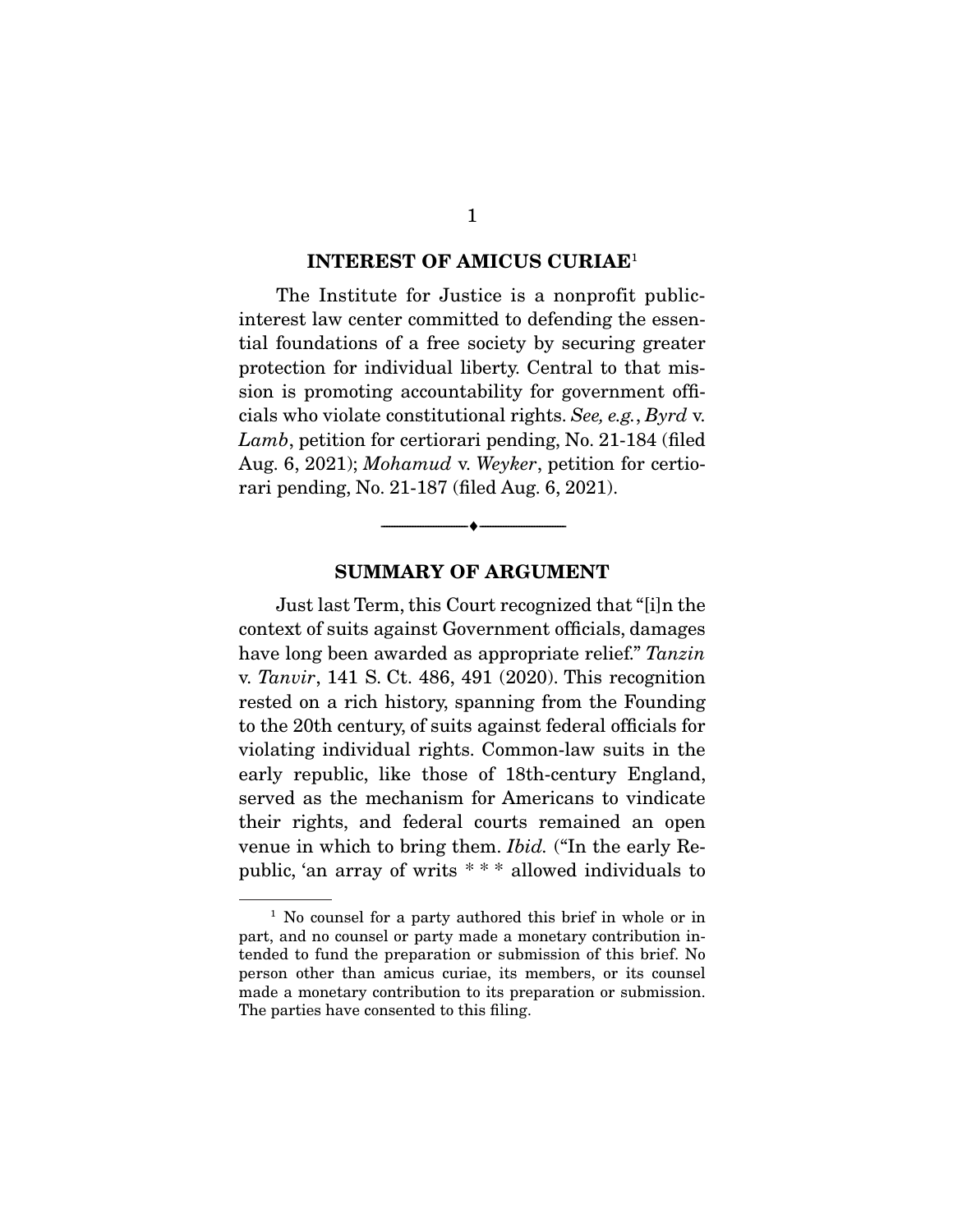test the legality of government conduct by filing suit against the government officials' for money damages 'payable by the officer.' ") (internal citation omitted).

 As this Court explained long ago, two constitutional principles supported the general availability of claims against federal officials. First, that "every right, when withheld, must have a remedy, and every injury its proper redress." Marbury v. Madison, 5 U.S. (1) Cranch) 137, 163 (1803) (quoting 3 William Blackstone, Commentaries on the Laws of England 23 (1765)). Second, that the separation of powers limits courts "to the questions, whether the laws have been violated; and if they were," to provide "suitable redress." The Apollon, 22 U.S. (9 Wheat) 362, 366–367 (1824). The power to shield officials from liability for policy reasons belonged to Congress. Ibid. This Court's decisions in, among others, Bivens v. Six Unknown Named Agents of Federal Bureau of Narcotics, 403 U.S. 388 (1971), and Butz v. Economou, 438 U.S. 478 (1978), embodied these principles.

 Yet today, federal courts ignore the first principle and use the second—the separation of powers—to forswear their power to grant relief. See Hernandez v. Mesa, 140 S. Ct. 735, 739 (2020).

 Granted, much has happened between then and now. For instance, the Court decided *Erie Railroad Com*pany v. Tompkins, 304 U.S. 64 (1938), and Congress passed the Westfall Act in 1988, 28 U.S.C. 2679. Although both have been used to excuse injuries inflicted by rogue federal officials, neither altered this Court's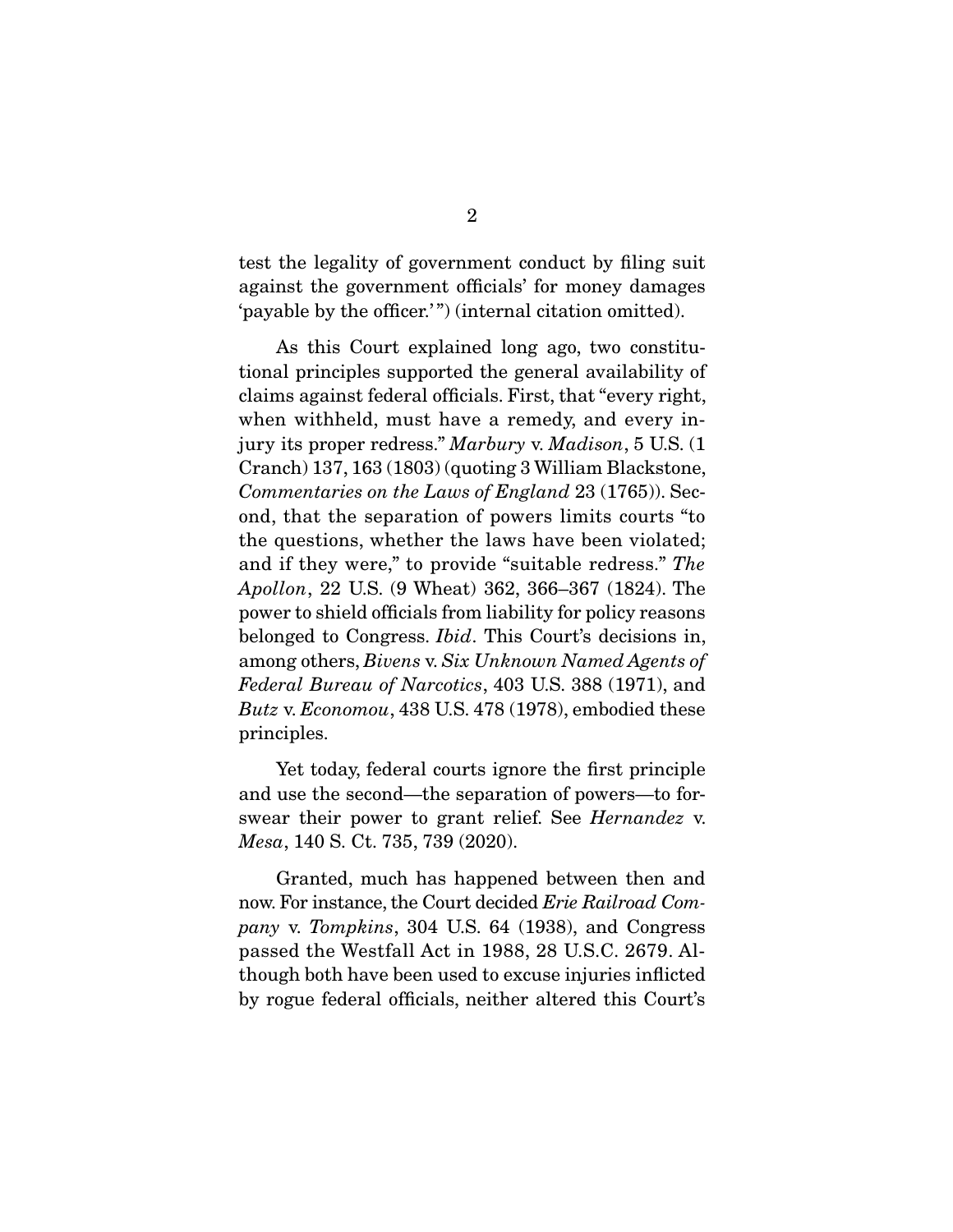constitutional role in applying the law and providing appropriate relief against federal officials. See, e.g., Bell v. Hood, 327 U.S. 678, 684 (1946) ("[W]here federally protected rights have been invaded, it has been the rule from the beginning that courts will be alert to adjust their remedies so as to grant the necessary relief.").

 Consider Erie. Based on its reading of the Rules of Decision Act, *Erie* discredited the notion of "federal" general common law." 304 U.S. at 78 (emphasis added). But Erie did not repudiate federal courts' continued ability to fashion federal common law in areas of specific federal interest or, for that matter, fashion equitable relief for constitutional violations generally. Indeed, federal courts do both all the time. When read in that context, and against two centuries of American history, *Bivens* simply represents a modest variation on an old theme. By recognizing a right of action from the Constitution, this Court was merely continuing a long, unquestioned tradition that embodied the Founders' understanding of the judicial role and separation of powers. Butz, 428 U.S. at 485–486, 489–495.

 And while the Westfall Act precluded most remedies against federal officials in state courts, it codified Bivens as a broadly available constitutional remedy against federal officials in federal courts. See Hernandez, 140 S. Ct. at 748 n.9. Indeed, in 1988, the availability of Bivens was so well established that just six years earlier, this Court used it to justify its policy-driven creation of qualified immunity. Harlow v. Fitzgerald, 457 U.S. 800, 805 (1982). By explicitly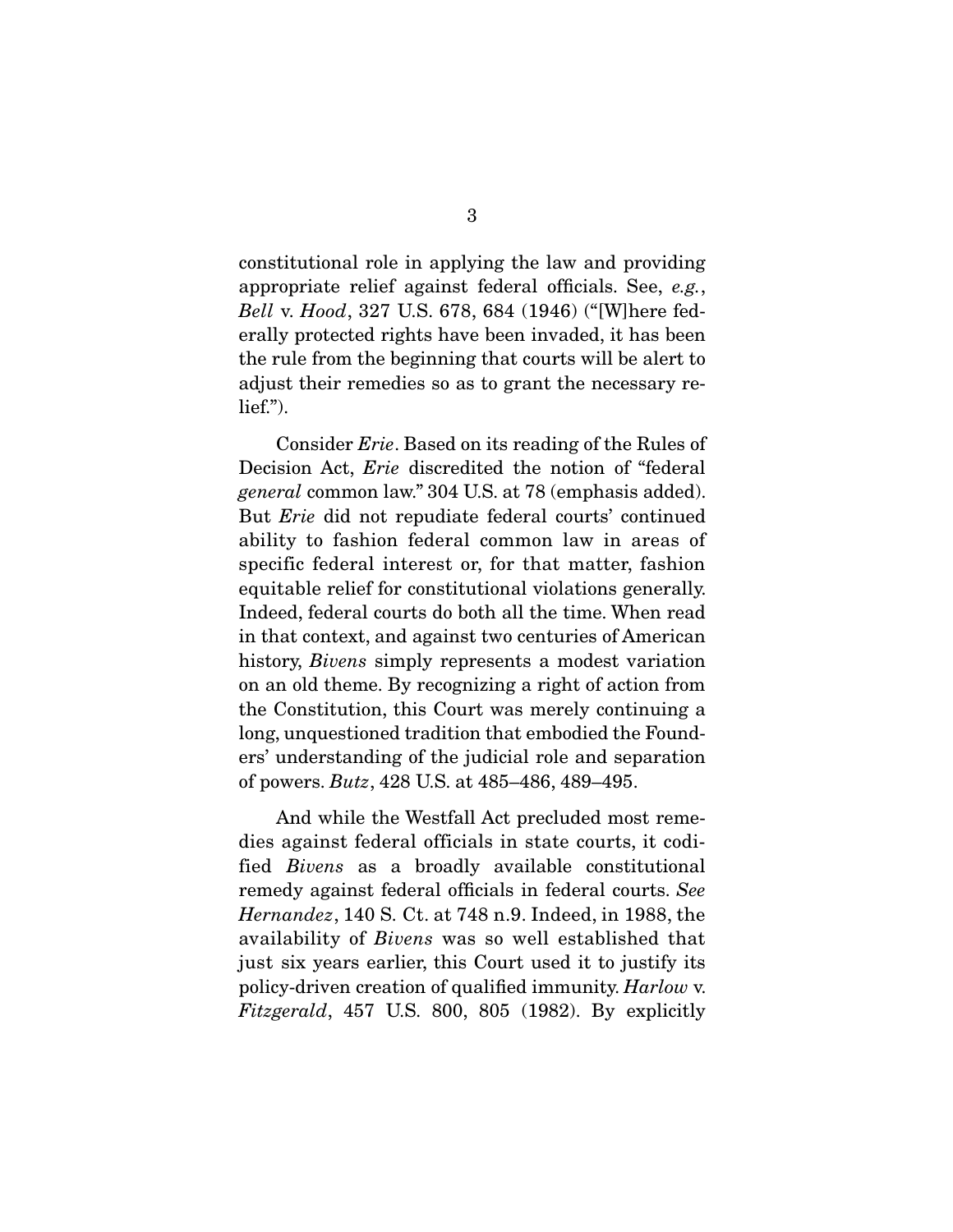recognizing the availability of constitutional remedies against federal officials against this backdrop and removing the ability to sue federal officials in state courts, Congress promoted Bivens as the proper avenue through which to pursue remedies for constitutional violations committed by federal officials. 28 U.S.C. 2679(b)(1); 28 U.S.C. 2679(b)(2)(A).

 Continuing to restrict the availability of the Bivens remedy, well beyond its scope in 1988, would thus not only contravene the intent of Congress, but call the Westfall Act into serious constitutional question. More importantly, each of the thousand cuts to Bivens also severs modern jurisprudence from the Founders' constitutional design. This case presents the Court an opportunity to align itself with the intents of both Congress and the Founding generation.2

#### **ARGUMENT**

--------------------------------- ♦ ---------------------------------

### **I. Judicially applied damages remedies against federal officials have a long historical pedigree and are consistent with the separation of powers.**

Suits for damages against federal officials are neither new nor radical. They have a storied history dating back to the 18th century, and they are firmly rooted in the English common law that informed the

<sup>&</sup>lt;sup>2</sup> So too do Byrd v. Lamb, petition for certiorari pending, No. 21-184 (filed Aug. 6, 2021), and Mohamud v. Weyker, petition for certiorari pending, No. 21-187 (filed Aug. 6, 2021). See infra at 26.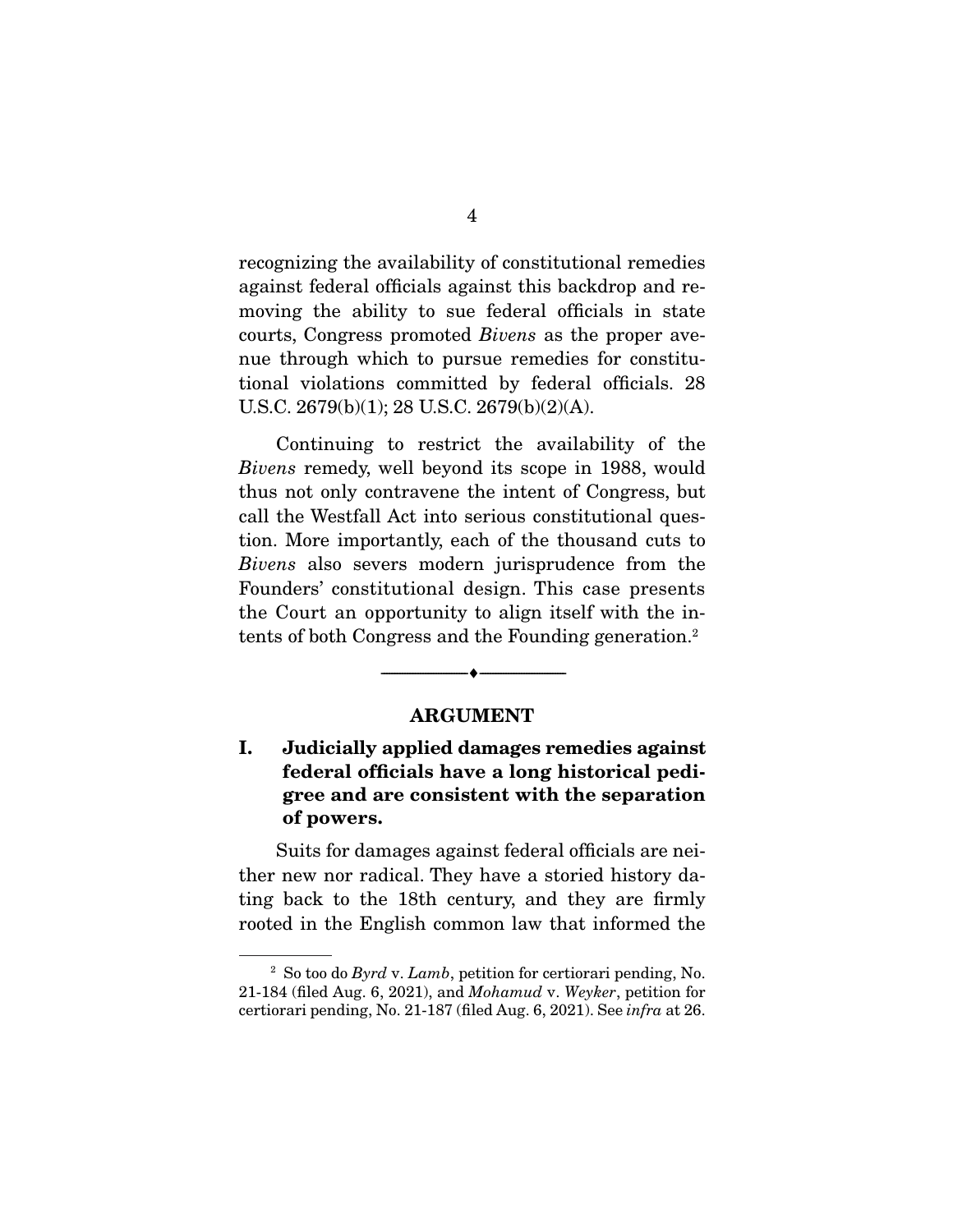Constitution. See, e.g., 3 Joseph Story, Commentaries on the Constitution of the United States § 1895, at 748 (1833). The Founding-era tradition of subjecting federal officials to money damages continued in federal and state courts uninterrupted through two centuries—until 1988, when the Westfall Act foreclosed state common-law remedies against federal officials acting within the scope of their employment. With the state courthouse doors closed, post-Erie plaintiffs were left with the only remedy Congress deliberately left open: Bivens. But based on a misunderstanding of Erie and this Court's Article III power to recognize such actions, Bivens has been significantly cut down, leaving the federal courthouse doors closed too. Now, contrary to centuries' worth of historical practice, federal officials enjoy de facto absolute immunity.

 Only by returning to Founding-era doctrine and viewing Erie through the proper lens can this Court revive the availability of claims against individual federal officials that the Founders considered essential to constitutional government. The system of unaccountability currently in place—one that sanctions a "Constitution-free zone" for federal officials of all stripes, Byrd v. Lamb, 990 F.3d 879, 884 (5th Cir. 2020) (Willett, J., concurring)—conflicts with the separation of powers and the Bill of Rights. Both the interpretation and enforceability of the Constitution are the proper province of this Court. It cannot stand by while constitutional rights go "violated but not vindicated." Ibid.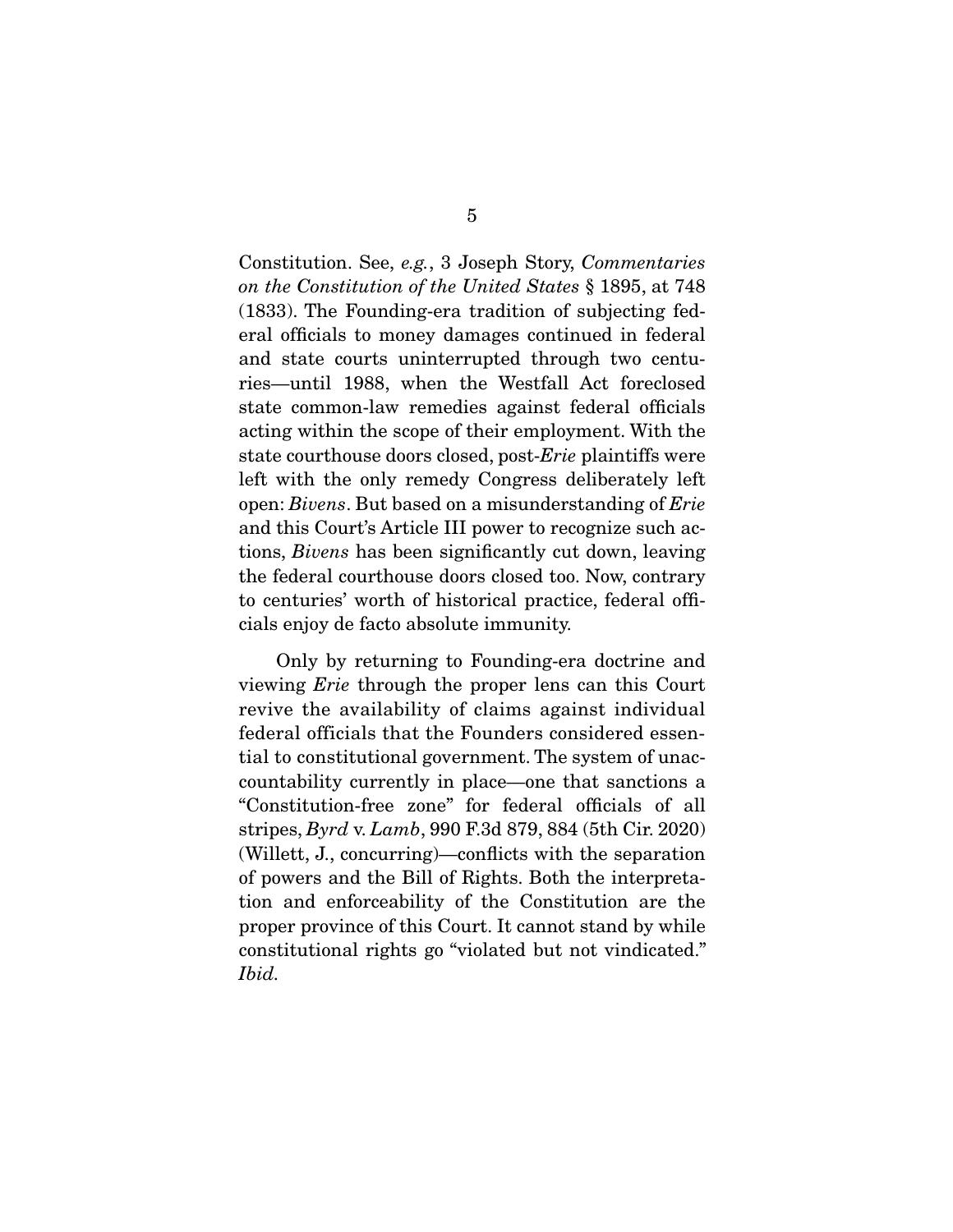#### **A.** *Bivens* **is supported by a long commonlaw history.**

1. Judge-applied damages remedies against federal officials were born of the tradition and judicial practice that federal courts inherited from English common law. "From time immemorial many claims affecting the Crown could be pursued in the regular courts," and sovereign immunity did not bar relief. Louis L. Jaffe, Suits Against Governments and Officers: Sovereign Immunity, 77 Harv. L. Rev. 1, 1–2 (1963). Such relief is illustrated by English cases like Ashby v. White, 92 Eng. Rep. 126 (K.B. 1703) (Lord Holt, C.J., dissenting) and Entick v. Carrington, 19 How. St. Tr. 1029 (C.P. 1765), both of which track the Blackstonian view that damages remedies against executive officials are essential for vindicating fundamental rights and spring from the rights themselves. See 1 William Blackstone, Commentaries on the Laws of England 55–56  $(1765)$  (observing that, without "payling]  $**$  \* damages for the invasion" of rights, then "in vain would rights be declared").

 Thus, according to Lord Chief Justice Holt, whose dissent in Ashby was later upheld by the House of Lords, the ability to bring claims against individual officials would not only "make publick officers more careful" but also vindicate the principle that if "the plaintiff is obstructed of his right, [he] shall therefore have his action." Ashby, 92 Eng. Rep. at 137. That principle was evident in one of the famous search-and-seizure cases, Entick v. Carrington, 19 How. Tr. 1029 (C.P. 1765), in which Lord Chief Justice Camden upheld an award of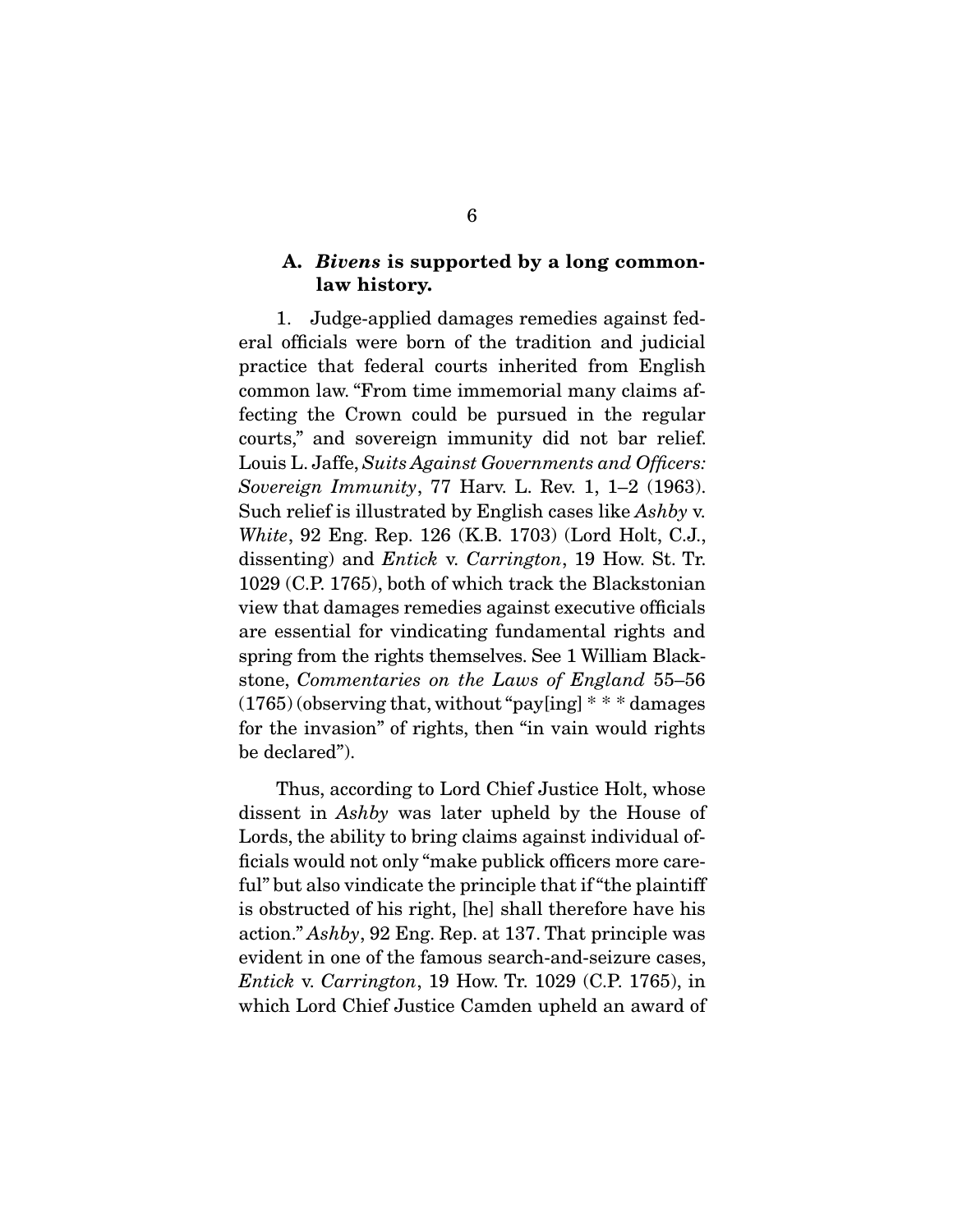damages against the King's Chief Messenger who had broken into the plaintiff 's house with a general warrant.

 The Framers conceptualized Article III's judicial power against this common-law background, "in which courts created damage remedies as a matter of course." Walter E. Dellinger, Of Rights and Remedies: The Constitution as a Sword, 85 Harv. L. Rev. 1532, 1542 (1971); see also Stephen Sachs, Constitutional Backdrops, 80 Geo. Wash. L. Rev. 1813, 1816–1818 (2012) (explaining that subjects on which the Constitution is silent left preexisting rules of common law unchanged). Indeed, "[t]he founding generation inherited a system of \* \* \* law that ensured government accountability through judicial processes and protected the role of the general assembly in the payment of public claims." James E. Pfander & Jonathan L. Hunt, Public Wrongs and Private Bills: Indemnification and Government Accountability in the Early Republic, 85 N.Y.U. L. Rev. 1862, 1871 (2010). As circuit-riding Justice John Marshall put it, "[w]hen our ancestors migrated to America, they brought with them the common law of their native country." Livingston v. Jefferson, 15 F. Cas. 660, 665 (Marshall, J.) (C.C.D. Va. 1811) (No. 8,411).

 It is thus unsurprising that for most of American history, individuals could subject federal officials to common-law liability for violating their rights. An officer's governmental authority served only as a defense to suit, and even then, the Constitution would override that defense. Akhil Reed Amar, Of Sovereignty and Federalism, 96 Yale L.J. 1425, 1506 (1987).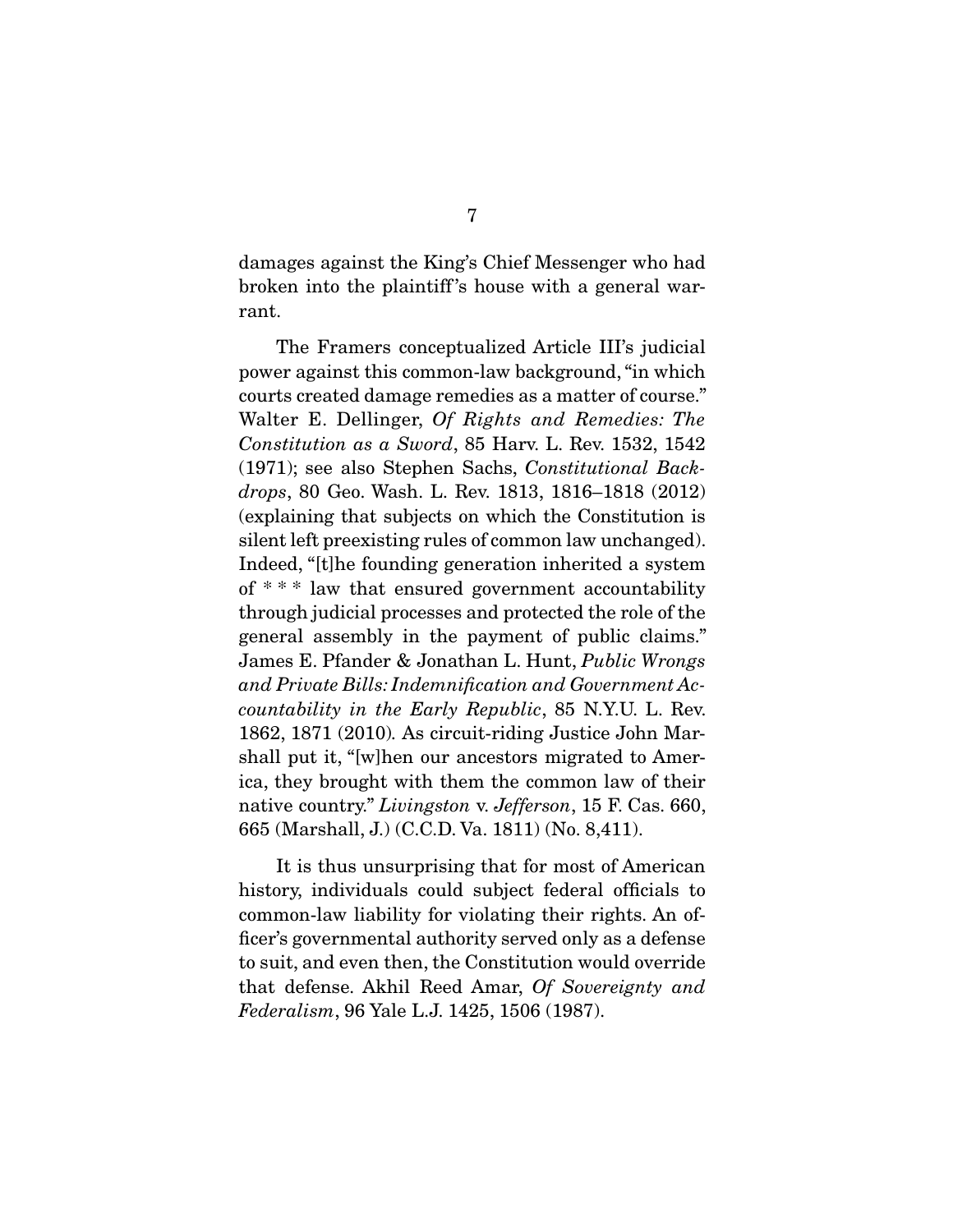In this context, Chief Justice Marshall's observation in Marbury v. Madison—"that for every legal right, there is also a remedy"—aligns with fundamental principles of constitutional law. 5 U.S. (1 Cranch) 137, 163 (1803). Consonant with this "general and indisputable rule," *ibid.*, federal courts ordered redress through judgments for money damages payable by the responsible federal official. This remedial regime showed that early American courts, like their English forebears, could not countenance a legal system with unenforceable rights. So much so, in fact, that they "seized [the] principle of personal official liability \* \* \* and applied it with unprecedented vigor." David E. Engdahl, Immunity and Accountability for Positive Governmental Wrongs, 44 U. Colo. L. Rev. 1, 14 (1972).

 Early cases bear this out. In Little v. Berreme, for example, a U.S. Navy Captain, acting pursuant to President John Adams's instructions, unlawfully seized a Danish vessel. 6 U.S. (2 Cranch) 170, 178 (1804). Finding that the President's instructions were based on a statutory misreading, the Court, through Chief Justice Marshall, held the captain strictly liable for money damages. Id. at 170. Similarly, in Wise v. Withers, a federal officer entered the plaintiff 's home to collect a fine that had been improperly imposed by a court-martial. 7 U.S. (3 Cranch) 331 (1806). Finding that the courtmartial had acted without jurisdiction, this Court, again through Chief Justice Marshall, concluded that "[t]he court and the officer [were] all trespassers" subject to liability. Id. at 337. And in The Apollon, a U.S. Customs officer unlawfully seized a French ship in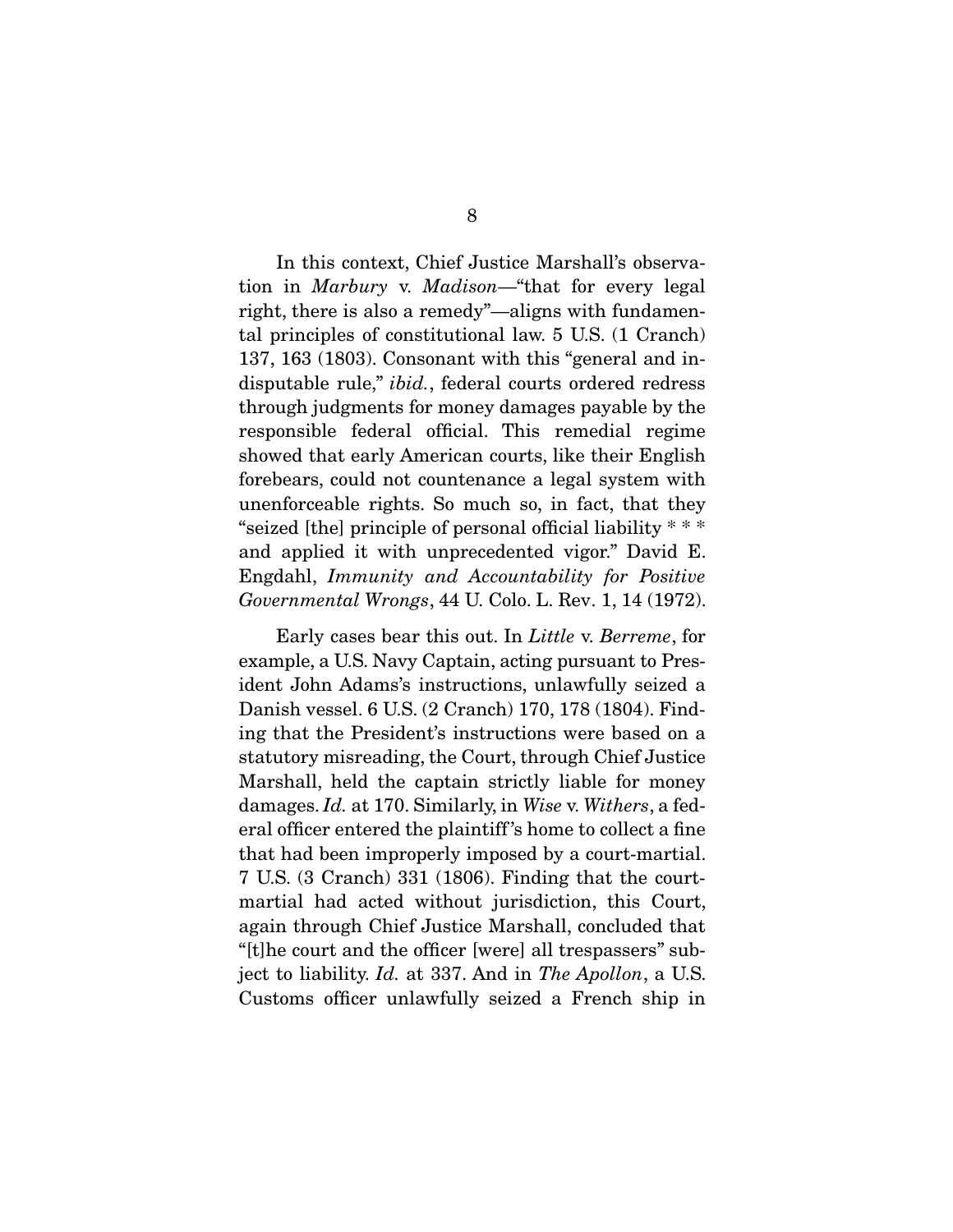Spanish waters. 22 U.S. (9 Wheat) 362 (1824). In holding the officer liable to the plaintiff 's common-law damages claim, the Court, through Justice Story, reasoned that the Judiciary "can only look to \* \* \* whether the laws have been violated; and if they were, justice demands, that the injured party should receive a suitable redress." Id. at 367.

 These cases exemplify a tradition of using judgeapplied damages remedies to hold federal officials accountable, which "remained available through the 19th century and into the 20th." Tanzin, 141 S. Ct. at 491 (citing Elliot v. Swartwout, 35 U.S. (10 Pet.) 137 (1836); Mitchell v. Harmony, 54 U.S. (13 How.) 115 (1851); Buck v. Colbath, 70 U.S. (3 Wall.) 334 (1865); Belknap v. Schild, 161 U.S. 10 (1896); Philadelphia Co. v. Stimson, 223 U.S. 605 (1912)). In light of this history, the Court observed that "damages have long been awarded as appropriate relief" against government officials.<sup>3</sup>

<sup>3</sup> Professor Mascott, as amicus in support of petitioner, shrugs off this long line of cases, contending that these suits were merely seeking "to vindicate those longstanding common-law interests, not a separate category of allegedly constitutional rights." Mascott Br. 2. This argument, however, overlooks that "those longstanding common-law interests" were constitutional interests. John F. Preis, How the Federal Cause of Action Relates to Rights, Remedies, and Jurisdiction, 67 Fla. L. Rev. 849, 874 (2015) (observing that "when drafting the Bill of Rights, [the Framers] did not create new rights out of all whole cloth but simply drew on 'traditional guarantees already recognized in  $***$ English common law.'"); Boyd v. United States, 116 U.S. 616, 624–629 (1886) (same). In any event, Mascott seems to concede this in later pages of her brief. Mascott Br. 17 (recognizing that "[t]he early common-law claims were \* \* \* constructs used to claim constitutional rights.").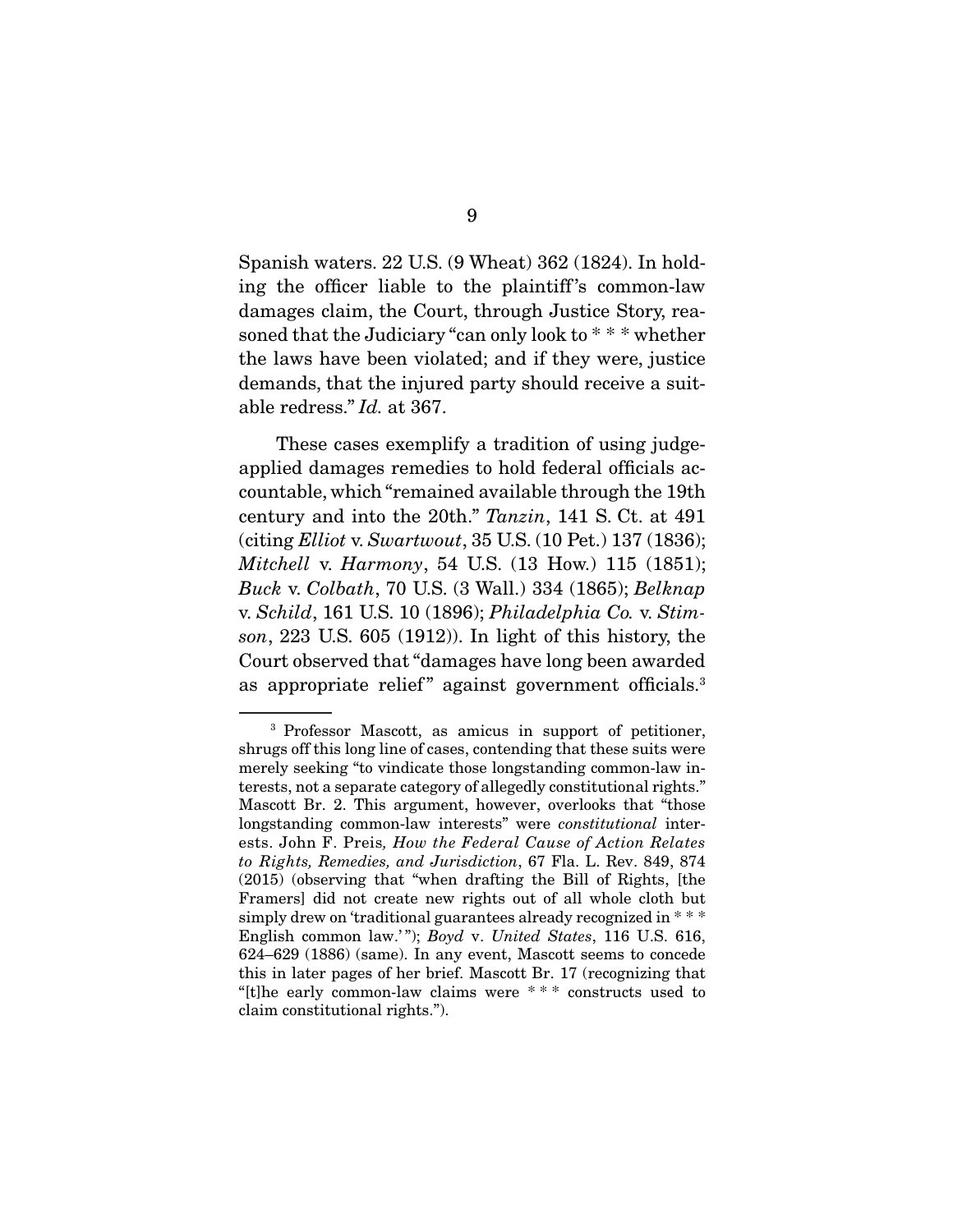Tanzin, 141 S. Ct. at 491. See also Butz, 438 U.S. at 490–496 (relying on the same line of cases to reject absolute immunity for federal officials).

 2. Though courts granted such relief against federal officials in suits at common law, Erie did nothing to change the longstanding practice of holding federal officials accountable for violating fundamental rights. Contra Hernandez, 140 S. Ct. at 741–742, 748. True, after Erie, federal courts were bound by judge-made state law in diversity cases. But suits against federal officials for violating the Constitution do not involve matters of exclusively state law. Indeed, "[t]he understanding that the common-law damage remedy was a state-law remedy was itself only of recent vintage." Carlos M. Vasquez, Bivens and the Ancien Régime, 96 Notre Dame L. Rev. 1923, 1931 (2021). Instead, it had an "in-between status," reflecting features of both state and federal law. Ibid.; cf. John F. Preis, How the Federal Cause of Action Relates to Rights, Remedies, and Jurisdiction, 67 Fla. L. Rev. 849, 873  $(2016)$  (explaining that from the Founding, federal courts exercised their power to vary the terms of state writs, making it "difficult to say with any certainty whether the writ was federal or state law"). More simply, the remedy was general common law.

 Under Erie, of course, "[t]here is no federal general common law." 304 U.S. at 78. But this does not mean that the remedies awarded against federal officials for violating the federal Constitution are relegated to the vagaries of state law. It simply put federal courts to a choice: whether, in light of the interests involved,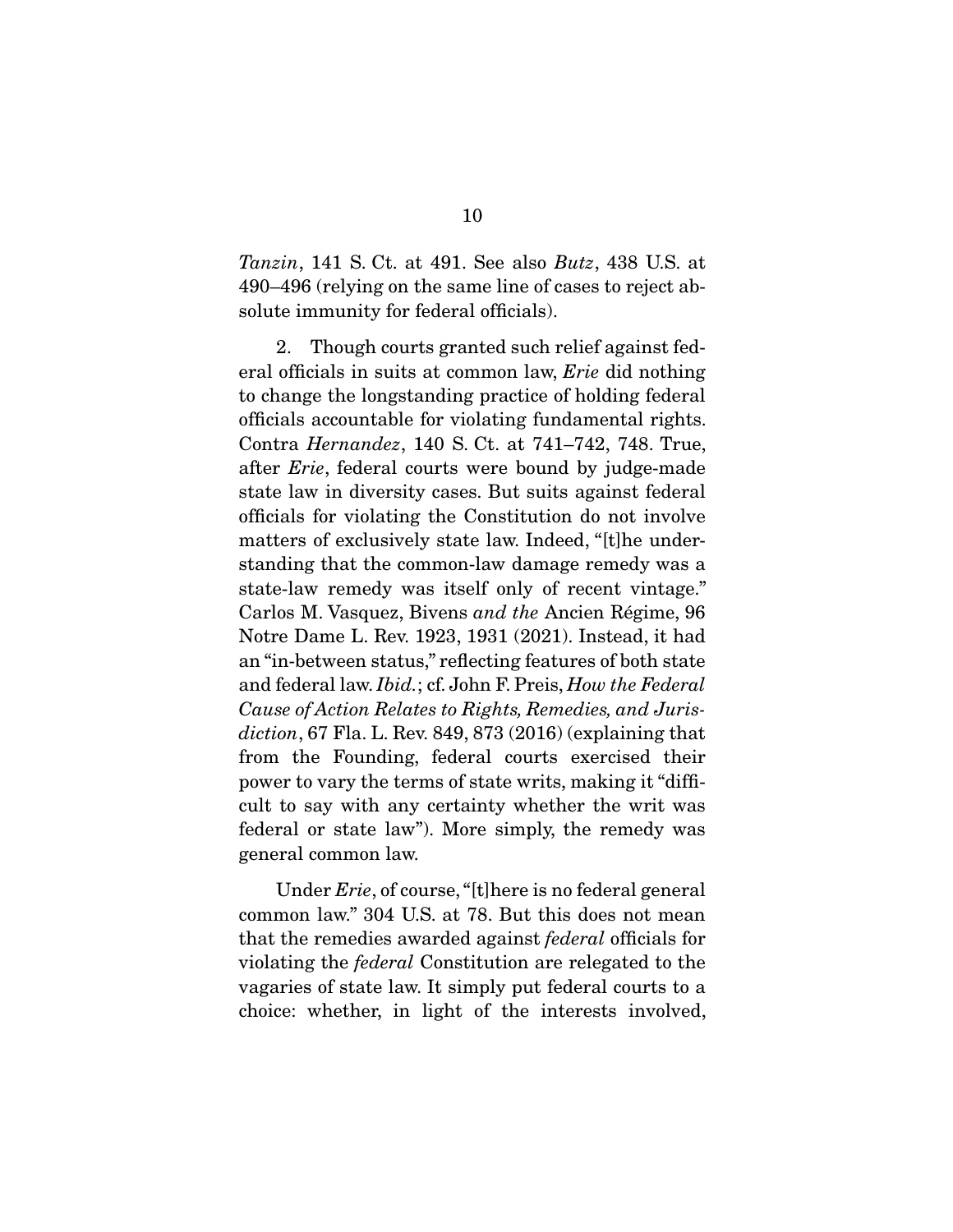federal common law would govern the matter at hand. See Vasquez, supra, at 1931–1932. On the same day it decided *Erie*, the Court made such a choice, ruling that federal common law would govern interstate disputes. Hinderlander v. La Plata River & Cherry Creek Ditch Co., 304 U.S. 92, 110 (1938). The post-Erie question, then, became whether a case implicated "uniquely federal interests." If so, federal common law controls. Boyle v. United Techs. Corp., 487 U.S. 500, 505 (1988) (internal quotations omitted).

 As applied to civil claims against federal officials, the Court answered that question affirmatively in Boyle, holding that federal common law displaced the state-tort liability of a contractor that sold a malfunctioning product to the U.S. military. In so holding, the Court recognized that "the civil liability of federal officials for actions taken in the course of their duty" was "[a]n area \* \* \* of peculiarly federal concern." *Id.* Thus, the *Erie* question in *Boyle* was "whether federal" common-law remedies should be recognized in lieu of state ones," not whether *Erie* foreclosed the option altogether. Stephen I. Vladeck, The Inconsistent Originalism of Judge-Made Remedies, 96 Notre Dame L. Rev. 1869, 1887 (2021).

 That question can also be easily answered in Bivens actions. The federal interests identified in Boyle—the civil liability of federal officials for actions taken in the course of their duty—are nearly identical to the federal interests implicated in Bivens suits. Indeed, the federal interests in Bivens are even more acute, given that liability turns on the violation of the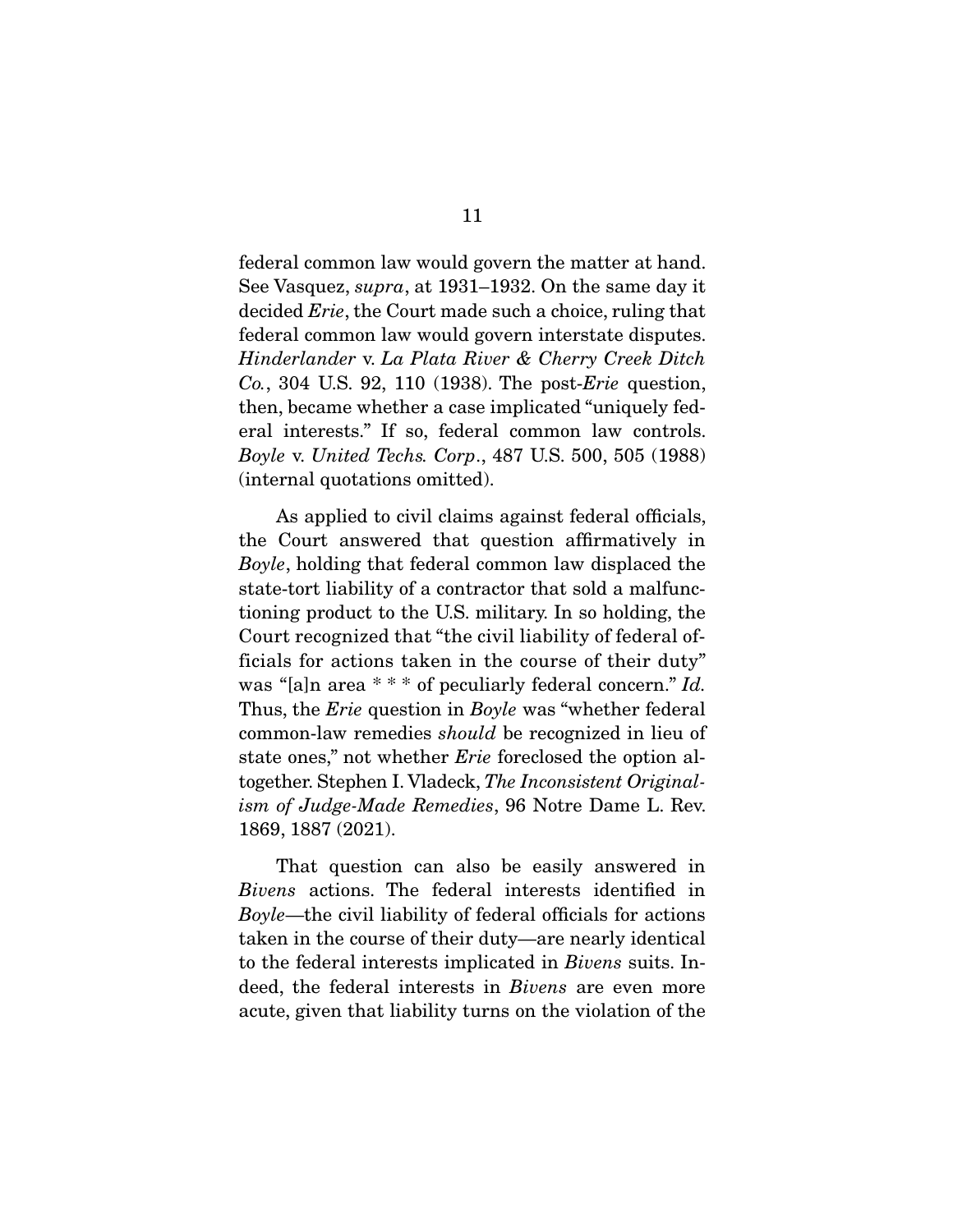federal Constitution—an issue on which this Court, not Congress or the States, has the final word. Cooper v. Aaron, 358 U.S. 1, 18 (1958). That is true today, just as it was at the Founding. The very nature of a Bivens claim (seeking redress for a constitutional injury), and the fact that these injuries were historically litigated in federal court, makes it a matter of unique federal concern. And since Congress's passage of the Westfall Act means that plaintiffs cannot seek recourse under state law, the Court's recognition of Bivens is imperative.

In short, *Erie* is entirely consistent with *Bivens*. The "demise of federal general common law" did not bring down with it "a federal court's authority to recognize a damages remedy" under the Constitution. Hernandez, 140 S. Ct. at 742. Properly understood, Bivens is simply "the post-*Erie* manifestation of the pre-Erie general common law regime," which everyone, including the Solicitor General in Bivens, had accepted as "consistent with the original understanding." Vasquez, supra, at 1931.

#### **B.** *Bivens* **is consistent with the separation of powers.**

Based on a misunderstanding of Erie and its purported effect on federal courts' common-law powers, constitutionally aggrieved plaintiffs have been rerouted toward Congress. But this is a strange route to take. Simply passing the buck to Congress in this way contradicts historical practice. For at least a century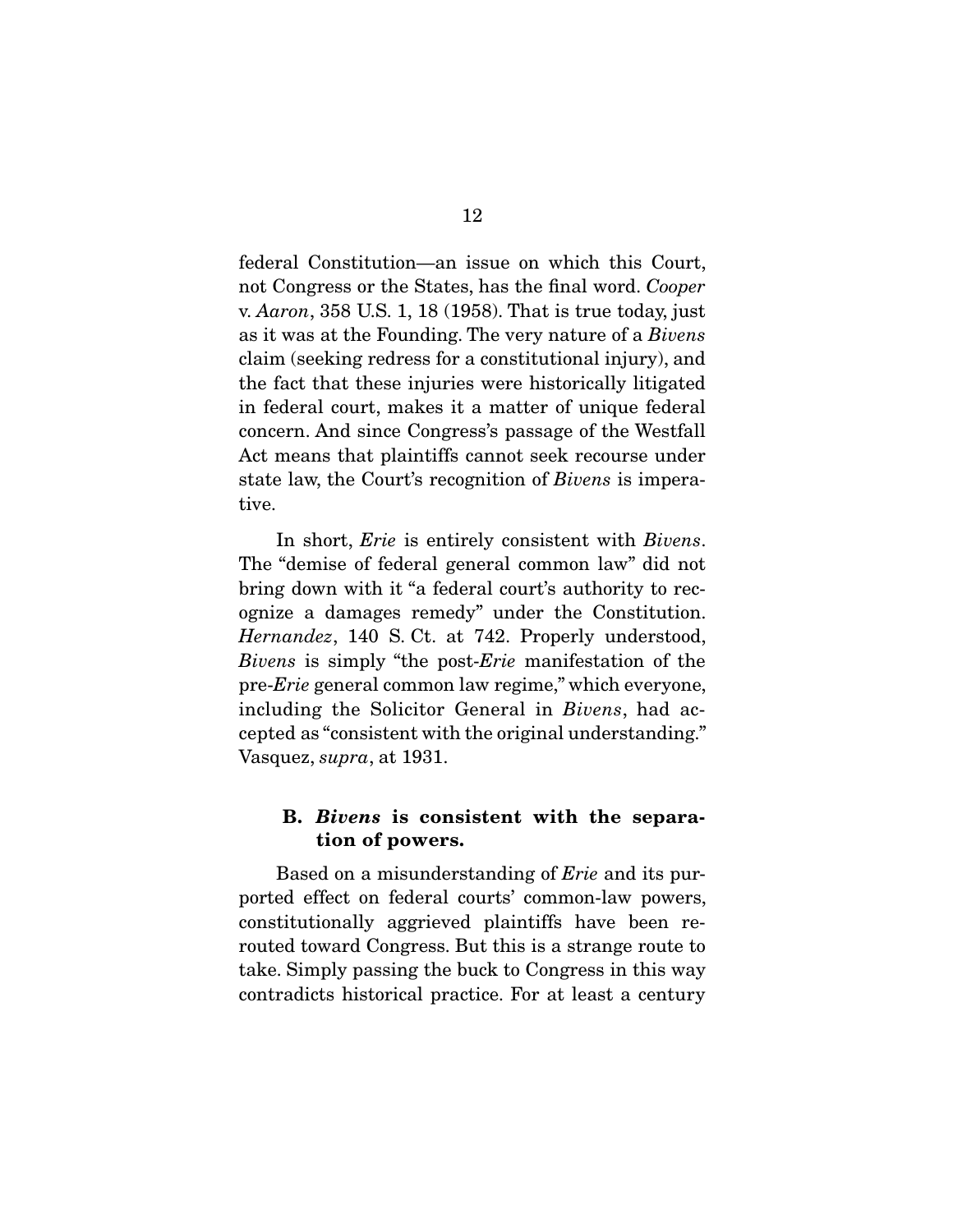and a half after the Founding, the allocation of responsibility for violations of individual rights was simple: Courts did law by analyzing whether the conduct by the government officer was illegal, and if so, ordering damages; and Congress did policy by carefully adjusting incentives that led to the best policy outcomes. Patrick Jaicomo & Anya Bidwell, Recalibrating Qual*ified Immunity: How Tanzin v. Tanvir, Taylor v. Riojas,* and McCoy v. Alumu Signal the Supreme Court's Discomfort with the Doctrine of Qualified Immunity, 112 J. Crim. L. & Criminology 105, 110, 115–118 (2022). It was only once federal courts began usurping Congress's policymaking prerogative that plaintiffs began having trouble vindicating their constitutional rights in federal court. Id. at 121–125.

 The Founding-era distinction between the judicial and legislative roles affirms a bedrock truth about early common-law suits: that the enforcement of antimajoritarian rights would not be left to the majoritarian branch of government meant to be restrained by those rights. Indeed, even the Founders did not rely on Congress to establish damages remedies against federal officials. They instead "understood that such remedies would be available absent congressional action via the general common law," Vasquez, supra, at 1924, which served as "the primary tool for the maintenance of liberty in England," Preis, supra, at 874.

 Echoing the same belief almost two centuries later, Justice Harlan II rightly concluded that it would be "anomalous" for the federal courts to be "powerless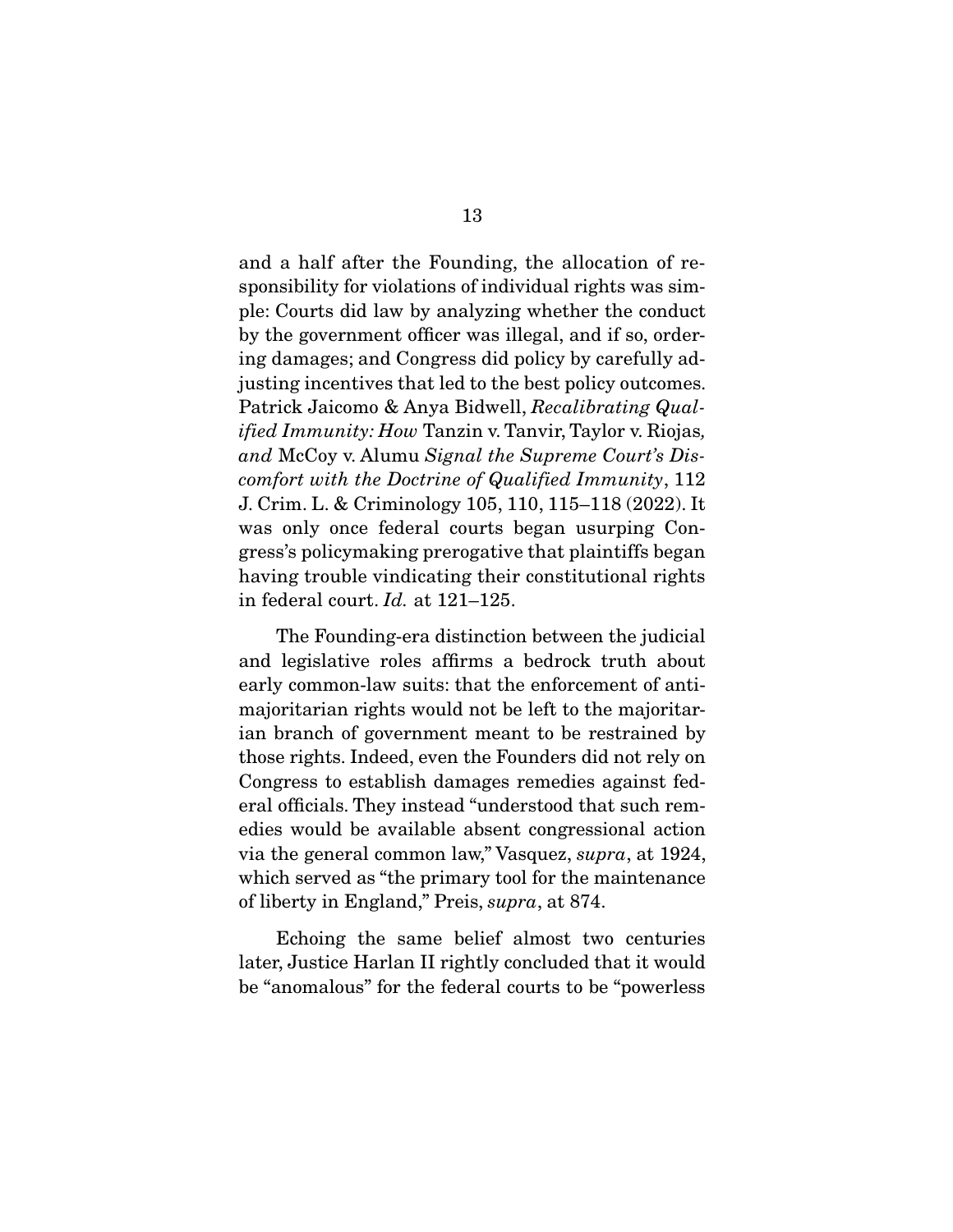to accord a damages remedy" for constitutional violations. Bivens, 403 U.S. at 403–404 (Harlan, J., concurring). After all, he observed, the Constitution is "aimed predominantly at restraining the Government as an instrument of the popular will." Id. at 404. Leaving the enforcement of individual rights to the branch that represents the popular will, therefore, gets the separation-of-powers calculus exactly backward.4

 Yet the solution to the anomaly Justice Harlan identified—allowing damages suits against federal officials—has now become a " 'disfavored' judicial activity," Ziglar v. Abbasi, 137 S. Ct. 1843, 1857 (2017), driven by this Court's jaundiced view of implied statutory rights of action. See, e.g., Alexander v. Sandoval, 532 U.S. 275, 293 (2001). That is especially troubling since, at the time Bivens was decided, plaintiffs could still turn to state courts for redress. Today, however, the Westfall Act forecloses that option, leaving Bivens as the only damages remedy against federal officials acting within the scope of their employment.

<sup>4</sup> In his testimony before the Senate Judiciary Committee a decade ago, Justice Scalia remarked that "[e]very banana republic has a bill of rights," but it was the structure of the American Constitution—the separation of powers—that ensured those rights would not become "just words on paper, what our Framers would have called 'a parchment guarantee.'" Considering the Role of Judges Under the Constitution of the United States: Hearing Before the Committee on the Judiciary, 112th Congress 6–7 (2011) (statement of Antonin Scalia, Assoc. Justice of the United States Supreme Court). Now the separation of powers is being invoked to make constitutional rights just that—parchment guarantees, unenforceable against the very officials the Bill of Rights was created to restrain.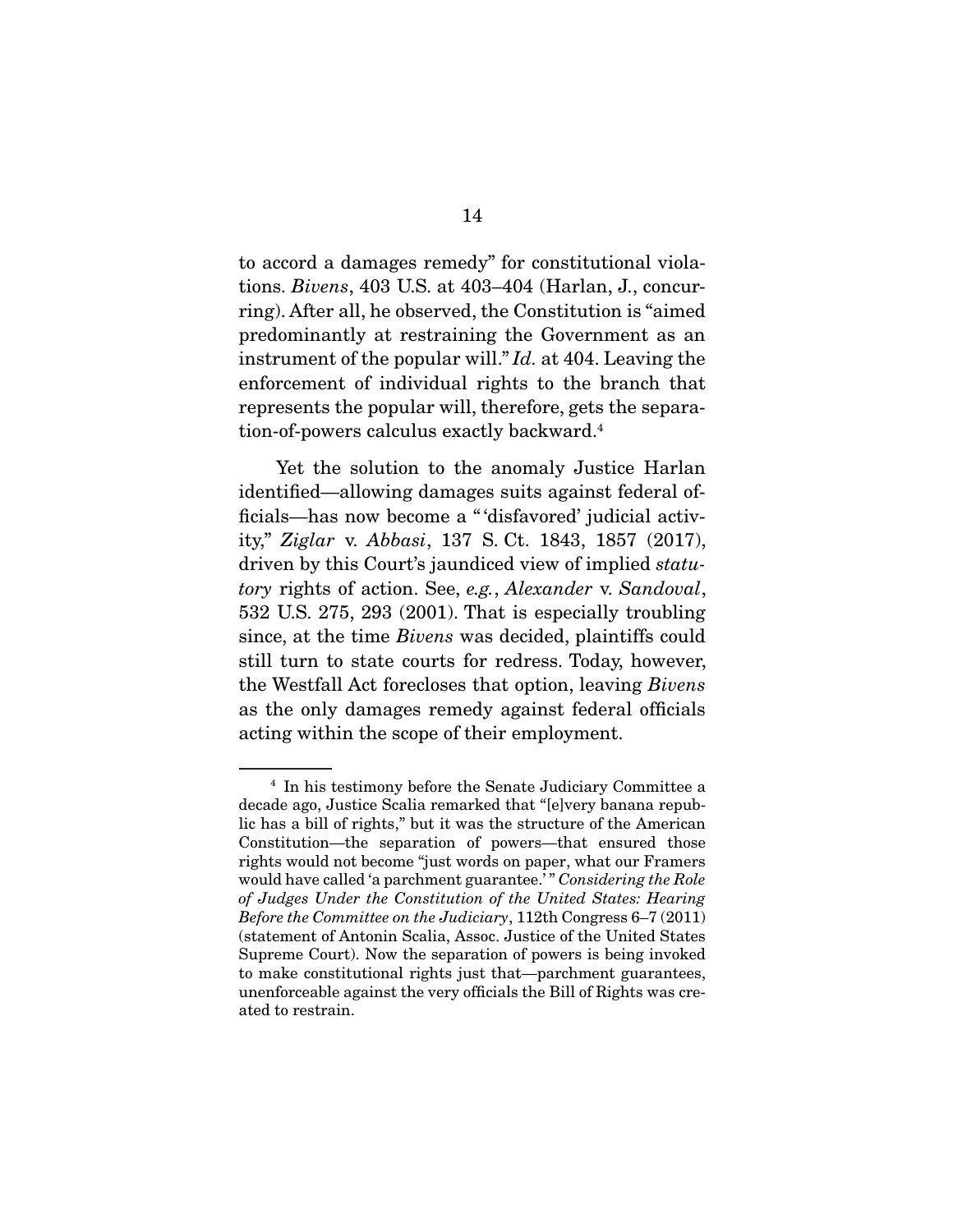In any case, implying rights of action under federal statutes is fundamentally different than implying them under the Constitution. As this Court has reasoned, the former "arrogat[es] legislative power," because "no law pursues its purpose at all costs," and the means by which a statute carries out its purpose "involves balancing interests and \* \* \* compromise." Hernandez, 140 S. Ct. at 741–742 (internal quotations and citations omitted). The Court has acknowledged that the reasoning against statutory remedies does not apply to Constitutional remedies, but it has treated them identically anyhow. See Abbasi, 137 S. Ct. at 1856; but see Davis v. Passman, 442 U.S. 228, 241 (1979) ("[T]he question of who may enforce a statutory right is fundamentally different from the question of who may enforce a right that is protected by the Constitution.").

 Justice Powell, whose dissent in Cannon v. University of Chicago, 441 U.S. 677 (1979), laid the groundwork for the statutory approach ultimately adopted in Sandoval, agreed. "[T]his Court's traditional responsibility to safeguard constitutionally protected rights," he wrote, "permits greater judicial creativity with respect to implied constitutional causes of action." Id. at 733 n.3 (Powell, J., dissenting). "[T]he implication of remedies to enforce constitutional provisions," he continued, "does not interfere with the legislative process in the way that the implication of remedies from statutes can." Ibid. This is so for at least three reasons.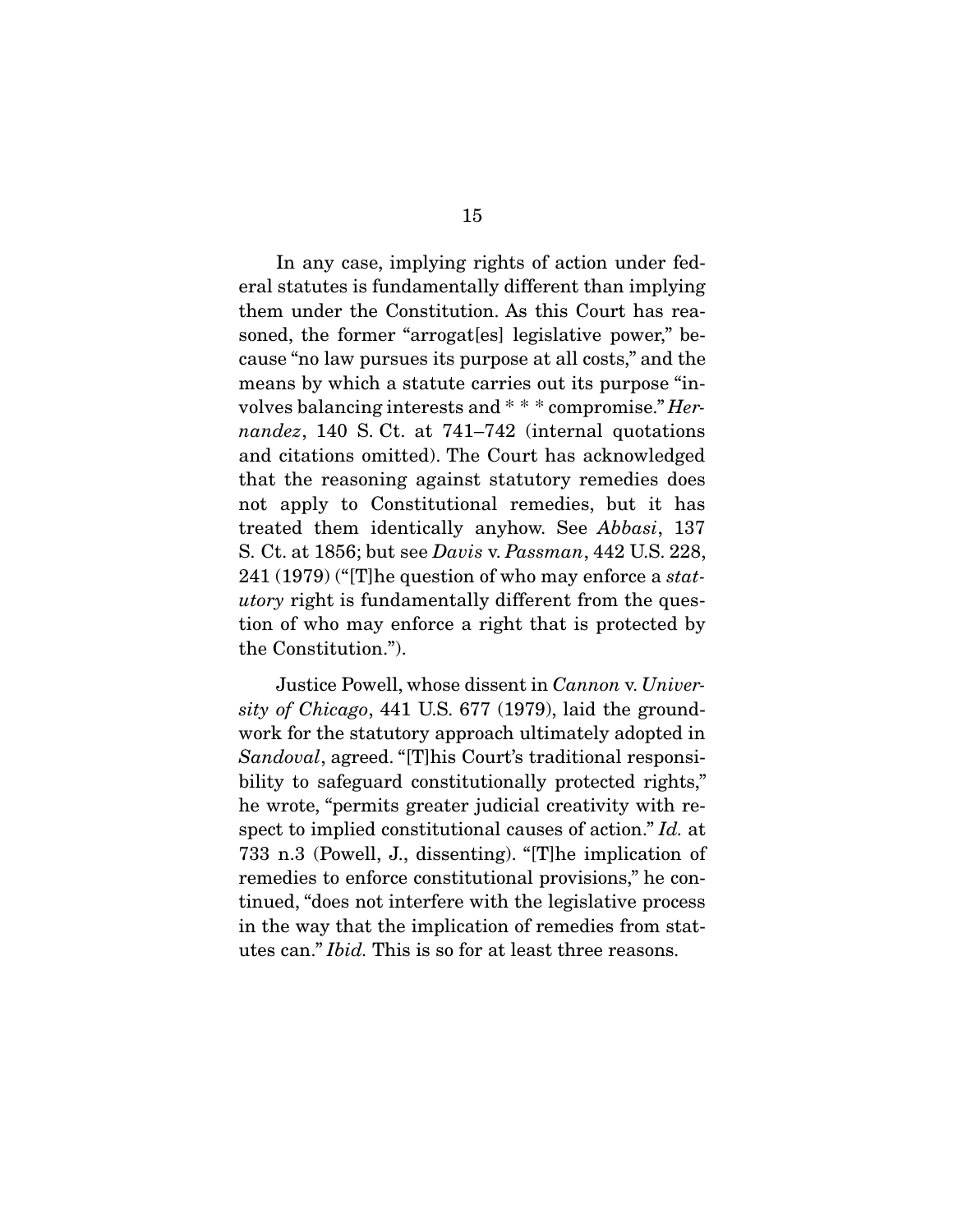First, unlike statutes, constitutional compromise concerned only the substance of certain provisions, not their enforceability. Vasquez, supra, at 1927. Again, the Framers drafted the Bill of Rights against the "British history of subjecting government officials exceeding their powers to common-law remedies." Id. at 1928. So by omitting remedial details in the Constitution itself, the Framers were not somehow "calibrating the degree of effectiveness they wanted those provisions to have." Id. at 1927. They instead expected judge-applied remedies to remain available for the enforcement of constitutional rights. See Boyd v. United States, 116 U.S. 616, 624–629 (1886) ("Every American statesman, during our revolutionary and formative period as a nation, was undoubtedly familiar with [*Entick v. Carrington*], and considered it as the true and ultimate expression of constitutional law[.]").

Second, though determining the scope and effectiveness of statutory rights is a prerogative left solely to Congress, the same is not true for constitutional rights. In a noted departure from our "parliamentary past, the Framers adopted a written Constitution that further divided authority at the federal level so that the Constitution's provisions would not be defined solely by the political branches[.]" United States v. Morrison, 529 U.S. 598, 616 n.7 (2000). Thus, leaving the availability of a constitutional cause of action to Congress alone would jettison a "permanent and indispensable feature of our constitutional system": that "the federal judiciary is supreme in the exposition of the law of the Constitution." *Ibid.* (cleaned up). As with its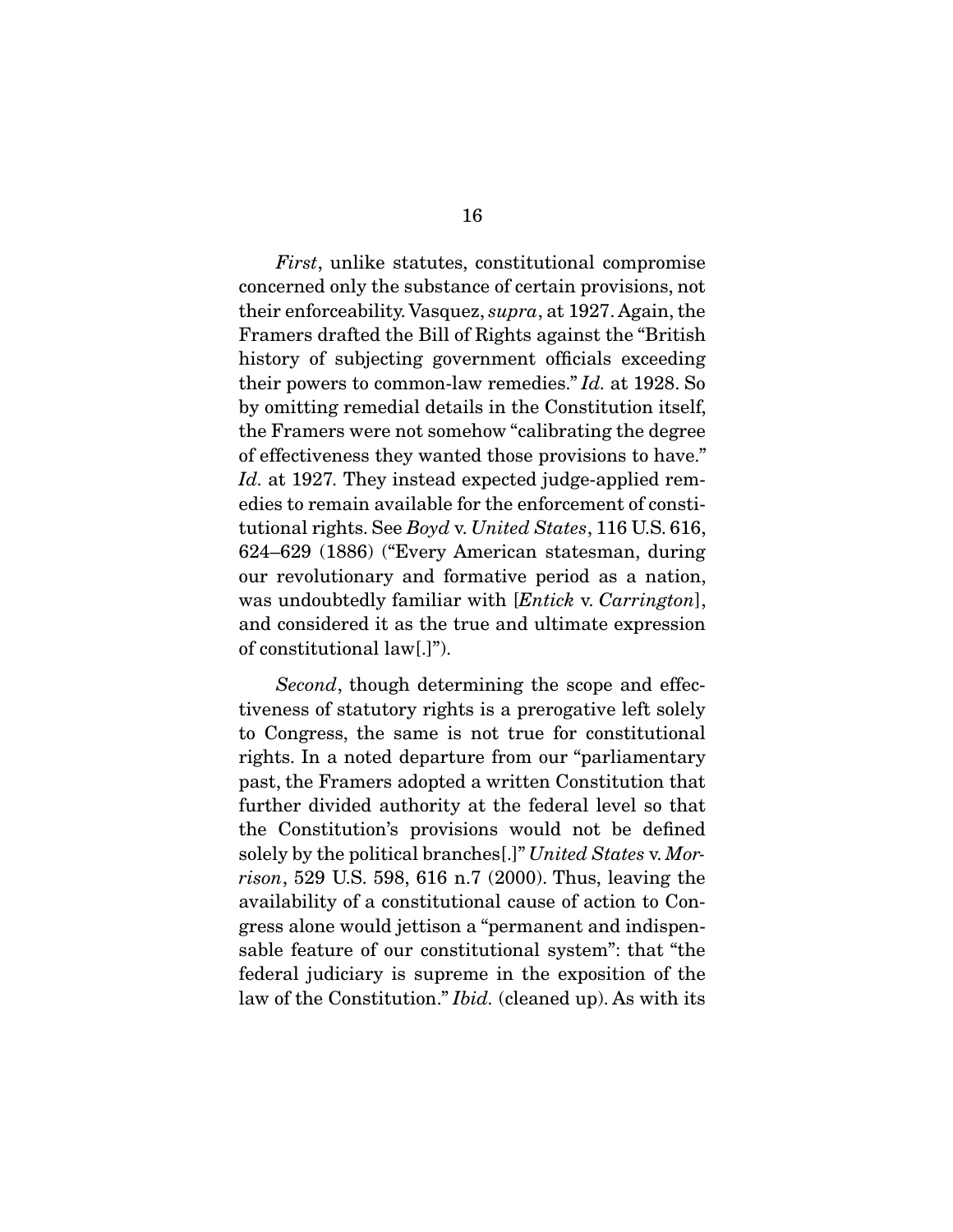interpretation, the Constitution's enforceability is not, and cannot be, merely a matter of legislative grace. Cf. Evenwel v. Abbott, 578 U.S. 54, 82 (2016) (Thomas, J., concurring in the judgment) ("The Framers understood the tension between majority rule and protecting fundamental rights from majorities.").

Third, no separation-of-powers issues arise with respect to prospective remedies for constitutional violations, so none should arise with retrospective ones either. "Both [remedies] are exercises of judicial power that were both commonplace and significant to patterns of official accountability at (and after) the Founding." Vladeck, supra, at 1883. If anything, courts should prefer legal rather than equitable relief, given the "canonical view that 'equity follows the law,'" *ibid.*, and the more intrusive, burdensome, and extraordinary nature of injunctions compared to money damages.<sup>5</sup> And *Erie* is no answer for the now current preference of equity over law, at least for constitutional redress. As this Court "explained seven years after Erie, even before the merger of law and equity, federal courts applied the Rules of Decision Act without distinguishing between the two systems." Id. at 1889 (citing Guaranty Tr. Co. v. York, 326 U.S. 99, 103–104 (1945)). In other words, equitable relief for constitutional violations "is a judge-made remedy" that this Court regularly provides, Armstrong v. Exceptional Child Ctr.,

 $5$  City of Los Angeles v. Lyons, 461 U.S. 95, 109 (1983) (intrusive); Friends of the Earth, Inc. v. Laidlaw Env't Servs. (TOC), Inc., 528 U.S. 167, 193 (2000) (burdensome); Winter v. Natural Res. Def. Council, Inc., 555 U.S. 7, 24 (2008) (extraordinary).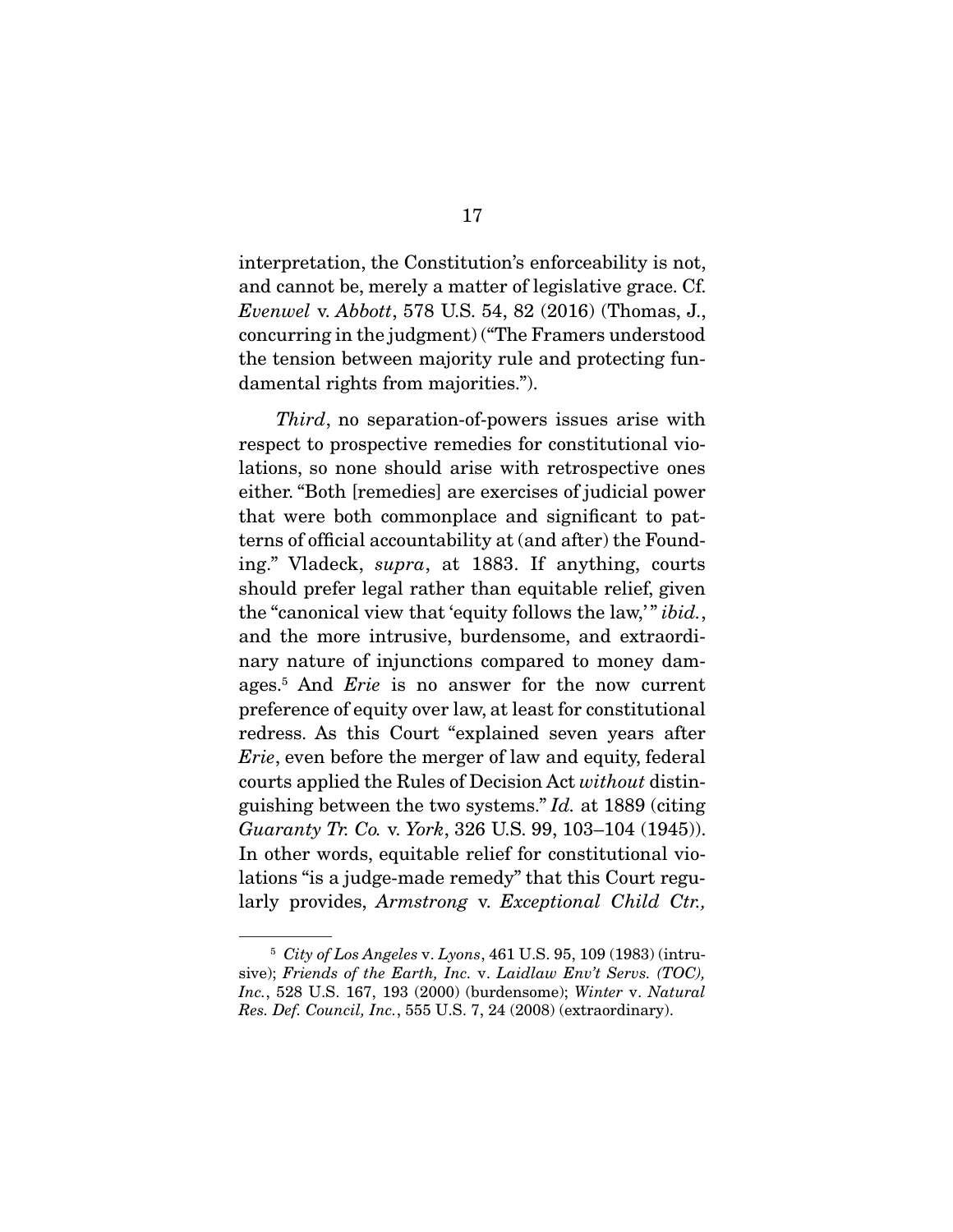Inc., 135 S. Ct. 1378, 1384 (2015), and nothing about Erie's statutory holding justifies a double standard for judge-made damages remedies at common law, which this Court provided in Bivens.

 At the end of the day, and consistent with its role in our constitutional system, this Court can simply determine whether a legal violation has occurred and award the appropriate relief. It did so in the early Republic, see, e.g., The Apollon, 22 U.S. at 367, and it should again now.

### **II.** *Bivens***, the Westfall Act, and the creation of qualified immunity all support the availability of damages remedies against federal officials.**

When the Court properly conceptualized its judicial power, it recognized that individuals could bring suits for damages against federal officials directly under the Constitution. Though it applied the remedy under the Fourth Amendment, Bivens established more broadly "that a citizen suffering a compensable injury to a constitutionally protected interest could invoke the general federal-question jurisdiction of the district courts to obtain an award of monetary damages against the responsible federal official." Butz, 438 U.S. at 504.

Bivens was never limited to Fourth Amendment claims or any set of specific facts or circumstances. See Davis, 442 U.S. 228; Carlson v. Green, 446 U.S. 14 (1980). Indeed, in 1982, when this Court created the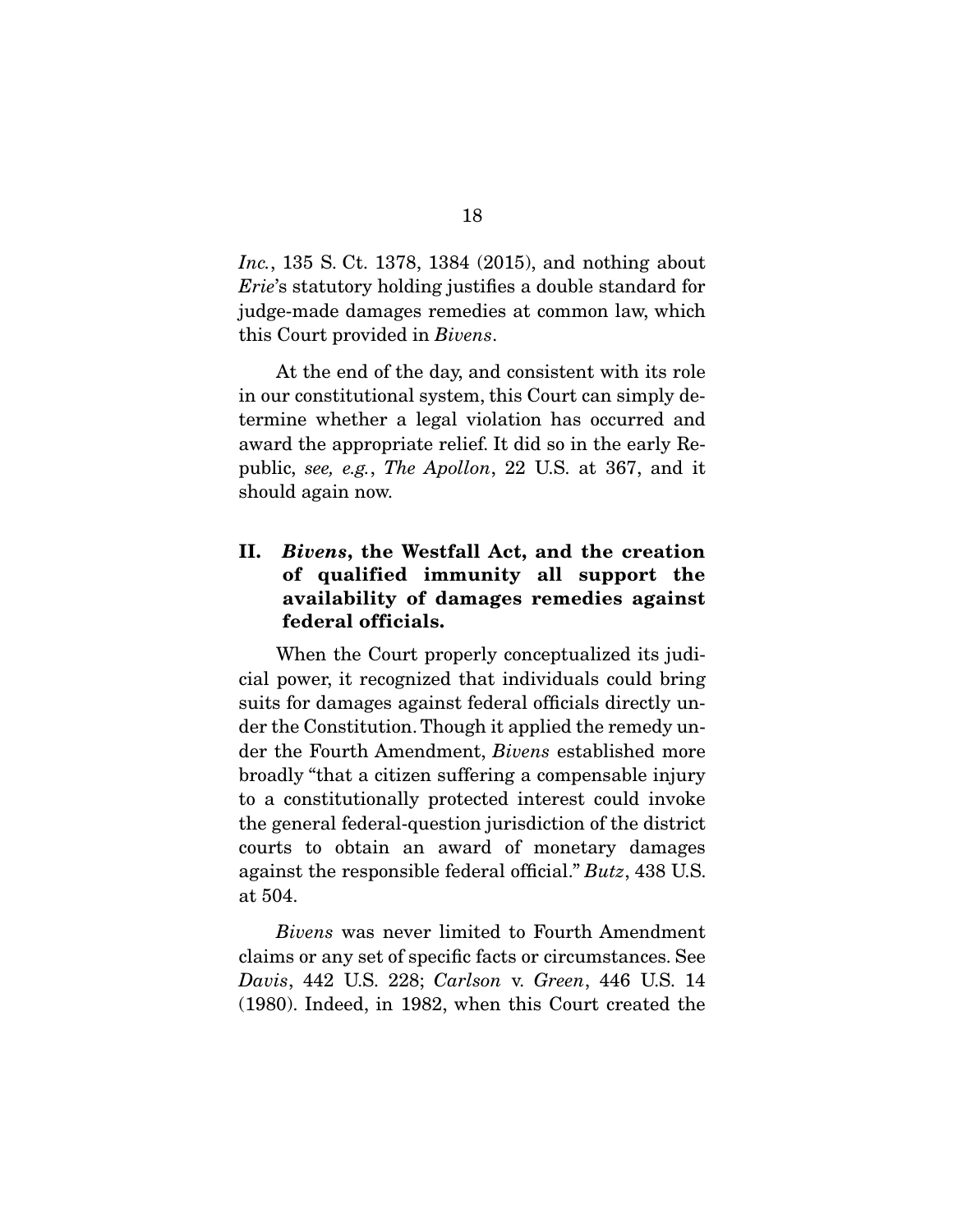modern doctrine of qualified immunity in *Harlow* v. Fitzgerald, it did so in reliance on the wide availability of Bivens claims. 457 U.S. at 808 (noting that most federal officials will not be entitled to absolute immunity). So to shield federal officials from the burdens of litigation in Harlow, the Court announced a new objective test that required plaintiffs to show, right at the outset, that any constitutional violation they alleged was clearly established.

 It was against this background that Congress, through the Federal Tort and Compensation Act of 1988 (i.e., the Westfall Act), codified Bivens and eliminated state-court remedies. To shrink or discard the Bivens remedy now, decades later, would therefore not only upset the remedial balance Congress struck in 1988 but, for the first time in this nation's history, leave plaintiffs with no venue in which to vindicate their rights. For many plaintiffs now, it's no longer "Bivens or nothing." Hernandez, 140 S. Ct. at 760 (Ginsburg, J., dissenting). It's just "nothing." See, e.g., Oliva v. Nivar, 973 F.3d 438 (5th Cir. 2020); Ahmed v. Weyker, 984 F.3d 564 (8th Cir. 2020).

### **A. Before the Westfall Act, this Court repeatedly recognized the availability of**  *Bivens* **claims.**

 In the years leading up to 1988, the Court developed Bivens into a meaningful avenue of relief. So meaningful, in fact, that the Court built the robust regime of qualified immunity—an issue that Bivens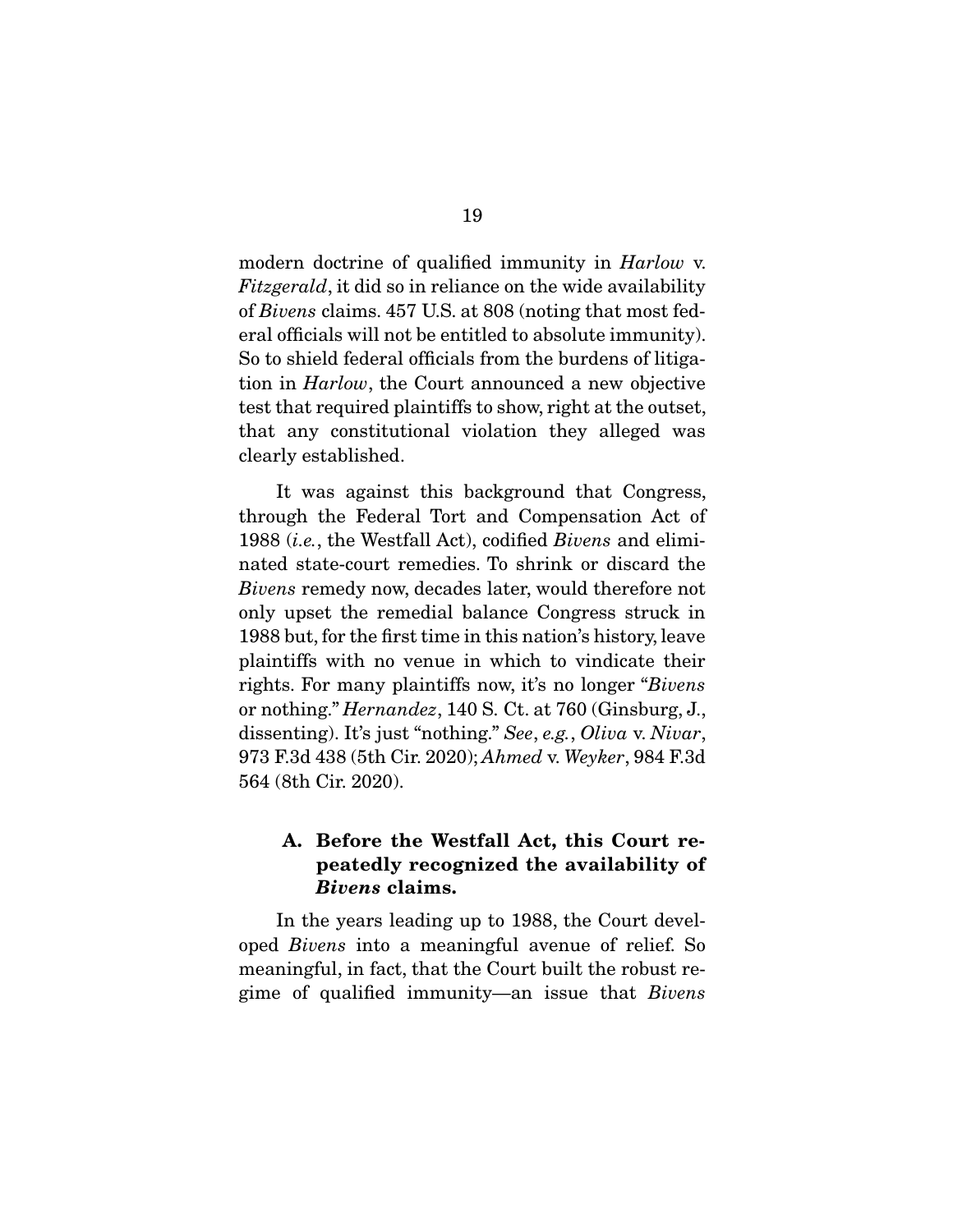precedes—on the back of Bivens claims. The Court first applied a good-faith, Pierson immunity to federal officials in Butz. Then, years later in Harlow, it created the objective, clearly-established test, all to ensure that federal officials are not overexposed to liability through Bivens.

 In Butz, the plaintiff brought Bivens claims against various high-level federal officials, including the Secretary of Agriculture, for First Amendment retaliation, alleging that after criticizing the Department of Agriculture, the officials instituted an investigation and administrative proceeding against him. 438 U.S. at 480–482. In assuming the viability of the plaintiff 's First Amendment claim, the Court proceeded to hold that, like state officials sued under Section 1983, federal officials sued under Bivens are entitled to qualified immunity. Id. at 504. The Court reasoned that affording executive officials absolute immunity from the plaintiff 's First Amendment claim, as the government requested, would result in Bivens being "drained of meaning." Id. at 501 (internal quotations omitted). So rather than let absolute immunity swallow Bivens, the Court ensured parity between state and federal officials and held them to the same qualified-immunity standard.

 Four years later, the Court decided Harlow, in which the plaintiff similarly sued high-level executive officials, this time presidential aides, for retaliation because they had allegedly fired him for exercising his First Amendment rights. Harlow, 457 U.S. at 802– 805. Adopting "public policy" arguments to protect the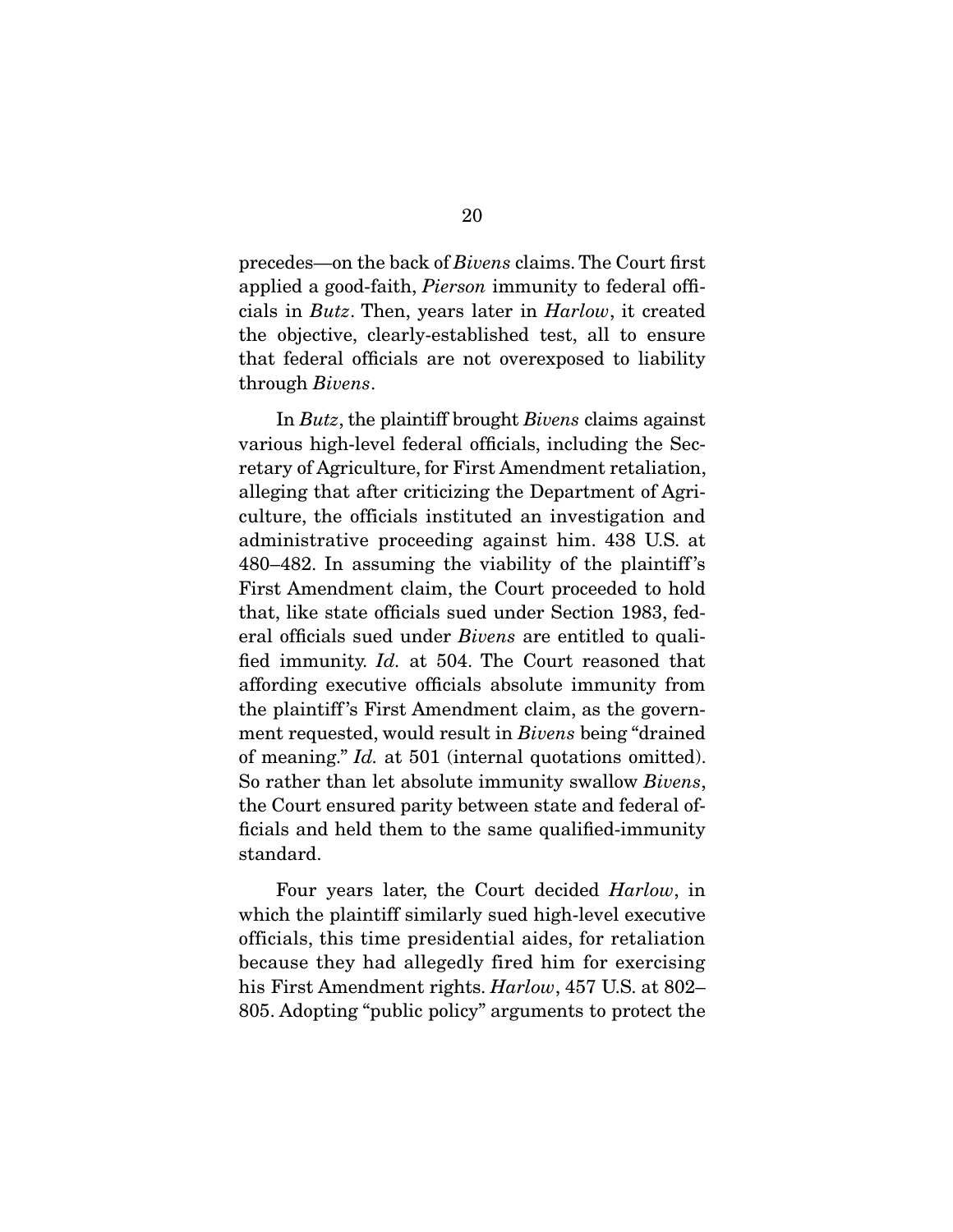government defendants, id. at 813, the Court reformulated qualified immunity into an objective test, asking whether the federal officials violated "clearly established statutory or constitutional rights of which a reasonable person would have known," *id.* at 818. This new formulation, the Court said, rested on an overarching objective: to ensure that (federal) officials avoid the "social costs" of litigation while they devote their "official energy to pressing public issues." Id. at 814.

 By engaging in policy-oriented reasoning, the Court's presumption of a viable Bivens claim in Harlow was crucial. If the plaintiff had no such claim, the Court's concern for federal officials facing the prospect of litigation would have been unfounded. And if that concern was indeed unfounded, there would have been no need to recalibrate federal-official immunity for constitutional violations. In other words, but for the general availability of Bivens, Harlow would have been erecting a hurdle for an obstacle course that never existed in the first place.

 When read in the proper context, then, the Court's decision to recast the qualified-immunity test into an objective one was not a mere academic exercise. Harlow's new, more protective test rested on a capacious understanding of Bivens. In the intervening years between *Butz* and *Harlow*, the Court had allowed suits against federal officials under the Fifth Amendment, Passman, 442 U.S. at 244, and under the Eighth, Carlson, 446 U.S. at 25. So while *Harlow*'s test may have been untethered to any immunity that existed at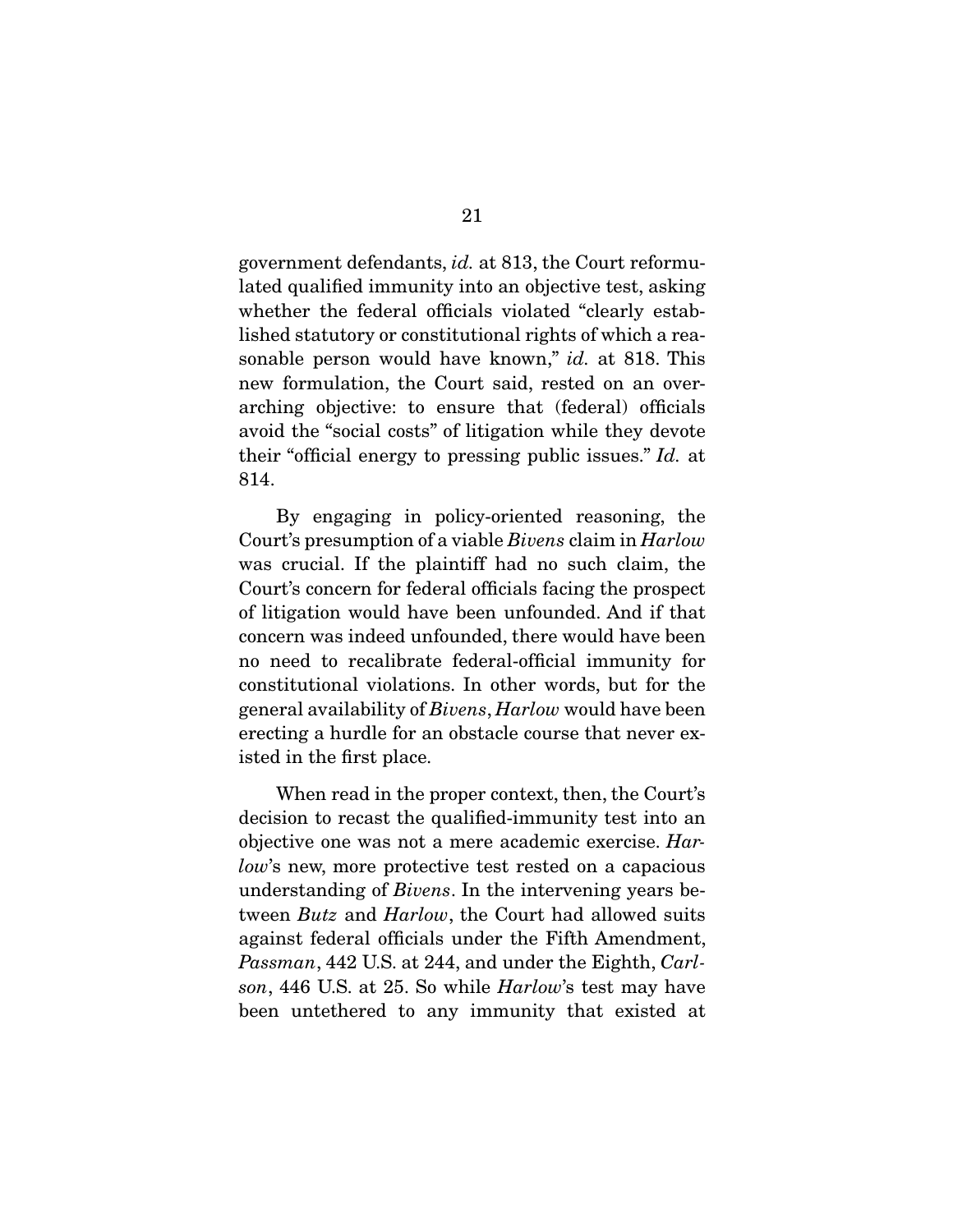common law, the underlying reality justifying the new test—that the plaintiff had a cognizable Bivens claim under the First Amendment—was not.

## **B. Just as the Court was aware of this reality, so was Congress, when in 1988 it legislated against the background of a robust** *Bivens* **regime.**

 The Federal Tort Claims Act of course predates Bivens. But when Congress amended it in 1974 to include intentional torts committed by federal lawenforcement officers, it sought to preserve Bivens for instances of law-enforcement overreach. See, e.g., S. Rep. 93-588, 93rd Cong., 2 Sess. 3 (1973) (citing police raids as its motivation to hold federal officials accountable for unreasonable searches and seizures). It was thus "crystal clear," the Court said, "that Congress view[ed the] FTCA and Bivens as parallel, complementary causes of action." Carlson, 446 U.S. at 20 (citing S. Rep. 93-588, supra).

Then, after this Court's decision in Westfall v. Erwin, 484 U.S. 292 (1988), Congress again amended the FTCA. Relying on the robust protection provided by Bivens, Congress codified the availability of "civil action[s] against an employee of the [federal] Government \* \* \* brought for a violation of the Constitution of the United States," 28 U.S.C. 2679(b)(2)(A), while at the same time prohibiting suits against federal officials in state courts, Hui v. Castaneda, 559 U.S. 799, 806 (2010) (discussing how the FTCA was made "the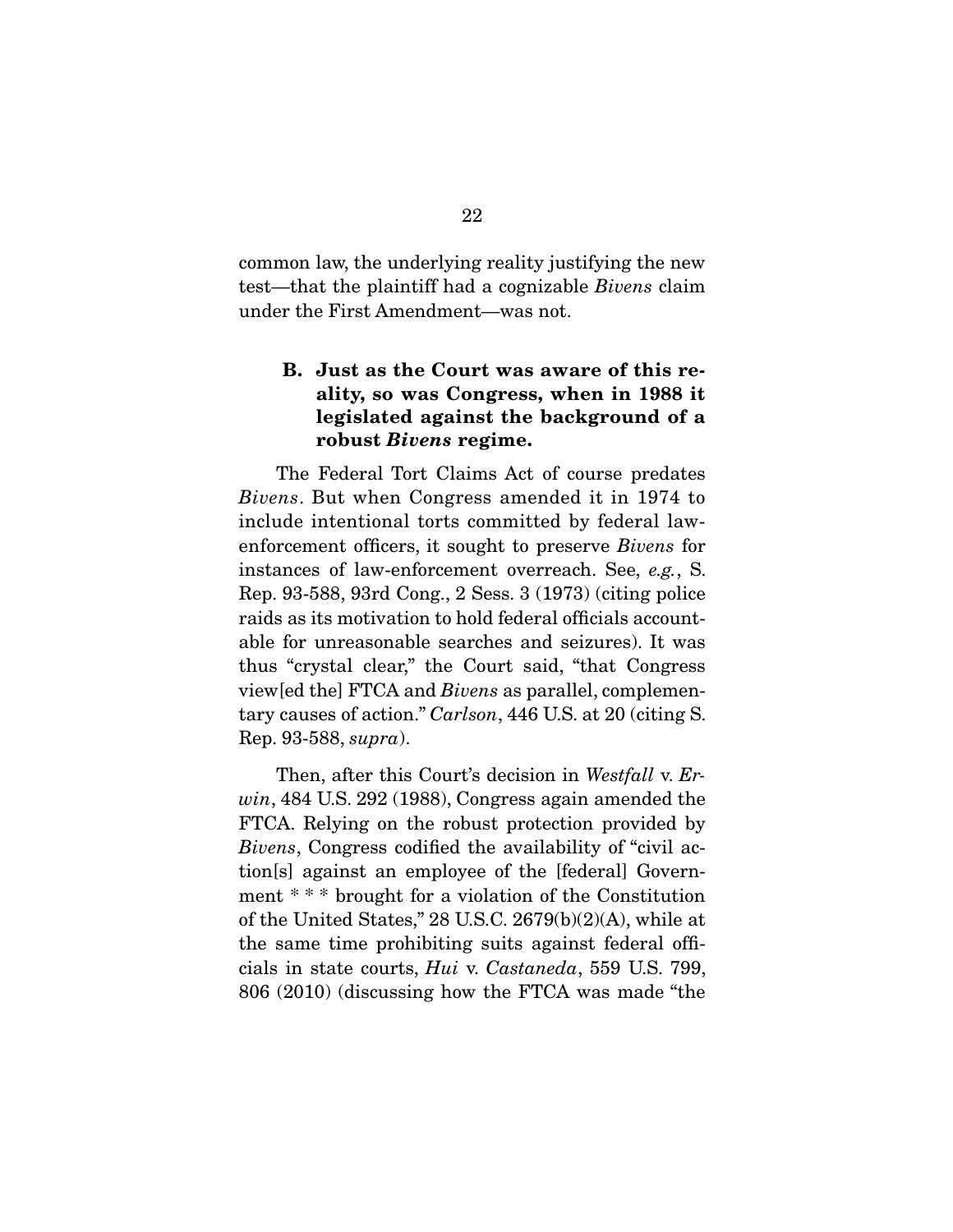exclusive remedy for most claims against Government employees arising out of their official conduct").

 In other words, Congress's 1988 amendment struck a compromise: it removed plaintiffs' right to sue in state courts—a right that existed since the Founding—but at the same time codified Bivens as the proper route for suing federal officials who violate individuals' constitutional rights. See James E. Pfander & David Baltmanis, Rethinking Bivens: Legitimacy and Constitutional Adjudication, 98 Geo. L.J. 117, 132–138 (2009). This Court has acknowledged the codification, stating that Congress "left Bivens where it found it" in 1988. Hernandez, 140 S. Ct. at 748 n.9.6

 Where Congress found Bivens in 1988 is therefore key. By that time, the Court applied Bivens to claims under the Fifth and Eighth Amendments and, as mentioned above, built a doctrine of immunity around the assumption that Bivens applied to constitutional claims against federal officials generally, including to claims under the First Amendment. Moreover, at the time Congress codified the availability of constitutional claims against federal officials, Bivens was subject only to three limited exceptions: regulation of

<sup>6</sup> See also Tanzin, 141 S. Ct. at 491 ("In 1988 the Westfall Act foreclosed common-law claims for damages against federal officials \* \* \* but it left open claims for constitutional violations and certain statutory violations."); Abbasi, 137 S. Ct. at 1856 (mentioning that Congress decided "not to substitute the Government as defendant in suits seeking damages for constitutional violations"); United States v. Smith, 499 U.S. 160, 166–167, 173 (1991) (noting that through the Westfall Act Congress expressly "preserv[ed] employee liability for Bivens actions").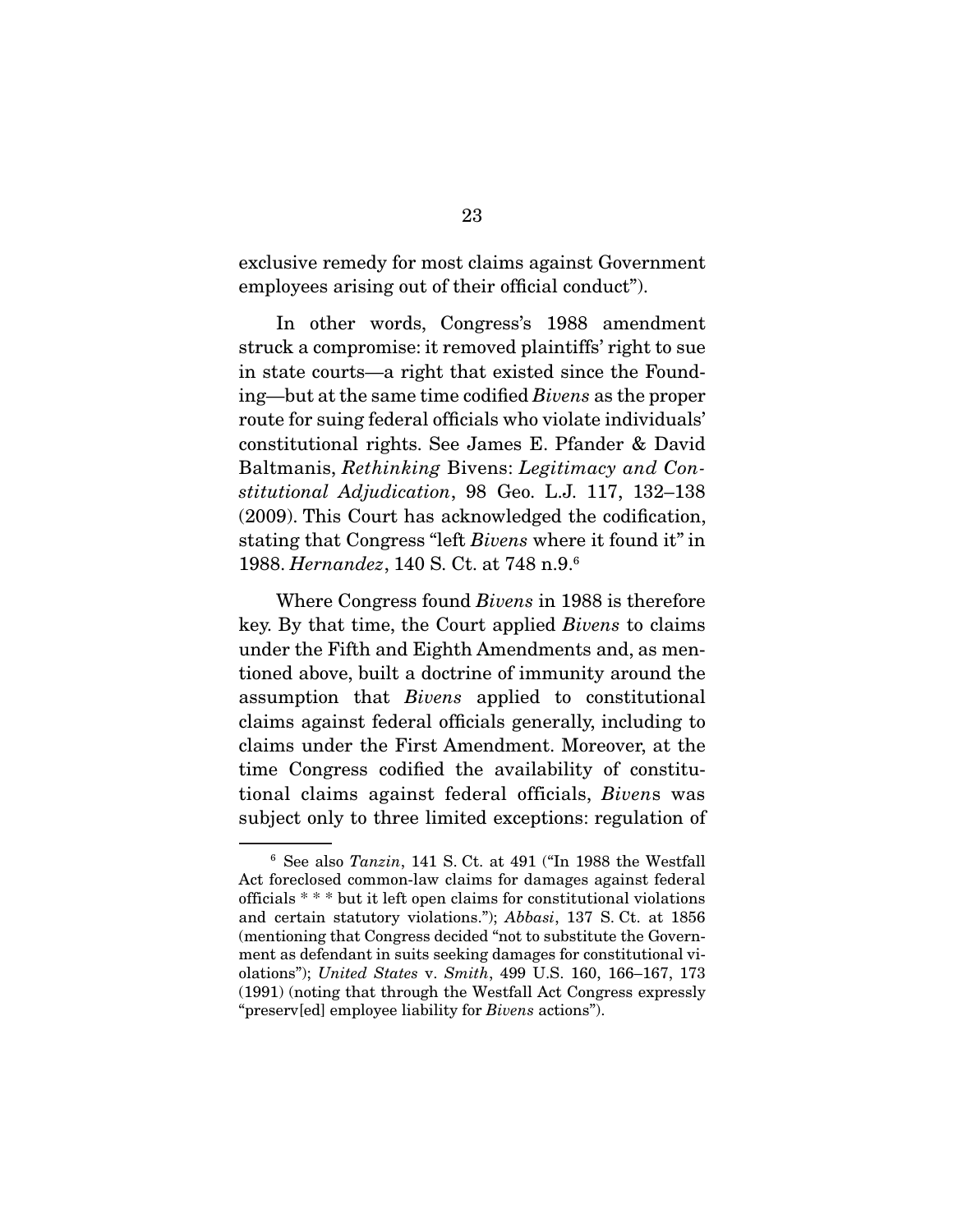federal employment, military policy, and welfare benefits. See, e.g., Bush v. Lucas, 462 U.S. 367 (1983) (employment); Chappell v. Wallace, 462 U.S. 296 (1983) (military); United States v. Stanley,  $483$  U.S.  $669$  (1985) (military); Schweiker v. Chilicky, 487 U.S. 412 (1988) (welfare).

 To be sure, when Congress passed the Westfall Act, it did not speak directly to the scope of Bivens. But it didn't need to. When Congress is silent, it "means that ordinary background law applies," New Jersey v. New York, 523 U.S. 767, 813 (1998) (Breyer, J., concurring), or, even more, that Congress affirmatively approves of the status quo, see Flood v. Kuhn, 407 U.S. 258, 283– 284 (1972). The background law and status quo in 1988 consisted of Supreme Court decisions generally recognizing Bivens claims in many different contexts, as well as multiple lower court decisions doing the same.

 In the First Amendment context, for example, Harlow established immunity for federal officials because there was no question about the merit of the underlying Bivens claims. See also Butz, 438 U.S. at 505–506. Even lower courts at the time recognized this and accordingly permitted similar First Amendment claims against federal officials. See, e.g., Dellums v. Powell, 566 F.2d 167, 194–196 (D.C. Cir. 1977); Yiamouyiannis v. Chemical Abstracts Serv., 521 F.2d 1392, 1393 (6th Cir. 1975); Paton v. La Prade, 524 F.2d 862, 869–870 (3d Cir. 1975); Milhouse v. Carlson, 652 F.2d 371 (3d Cir. 1981).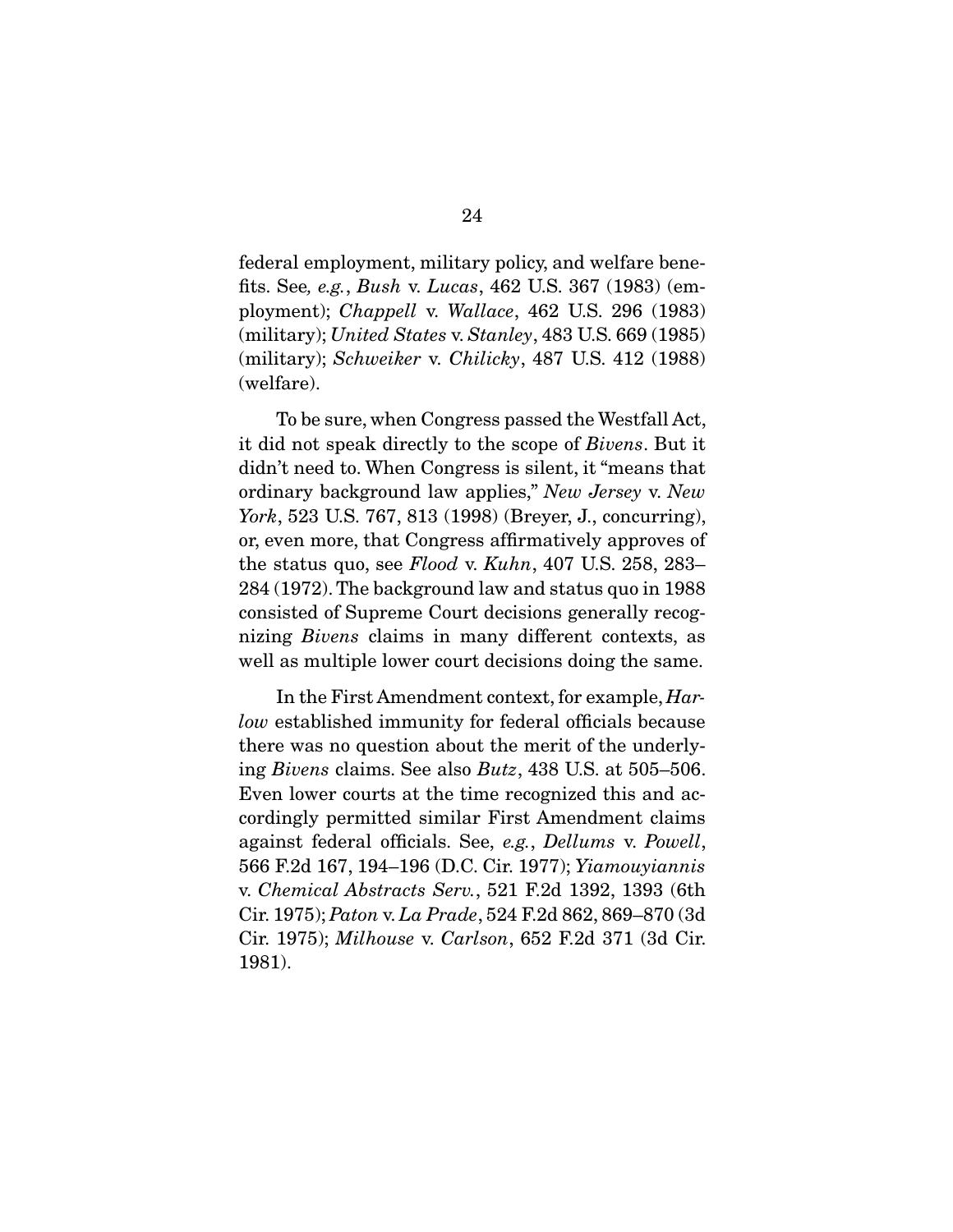When Congress legislated against the backdrop of Bivens in 1974 and 1988, it was not aiming at a moving target. See Dixon v. United States, 548 U.S. 1, 19–20 (2006) (Alito, J., concurring). So if the Court were to move the target on *Bivens* claims now, it would disrupt the remedial scheme Congress carefully implemented when it last visited the law governing federal-official accountability. Such a disruption requires greater reluctance not only in terms of stare decisis, cf. Kimble v. Marvel Entm't, LLC, 576 U.S. 446, 455–460 (2015), but also because of the more consequential effect on constitutional rights generally. In the Westfall Act, Congress preempted suits under state tort law for injuries inflicted by federal officials acting within the scope of their employment. 28 U.S.C. 2679(b)(1). Thus, without Bivens, many plaintiffs will have no recourse for violations of their constitutional rights. That prospect alone should give the Court pause.

 In his concurring opinion in Byrd v. Lamb, Judge Don Willett asked: "If Bivens is off the table \* \* \* and if the Westfall Act preempts all previously available state-law constitutional tort claims against federal officers acting within the scope of their employment, do victims of unconstitutional conduct have any judicial forum whatsoever?" Byrd, 909 F.3d at 883–884. The answer to this question is currently no. It is up to this Court, however, to make clear that the question was wrongly premised. Bivens is not off the table. Victims of unconstitutional conduct by federal officials do have a remedy.